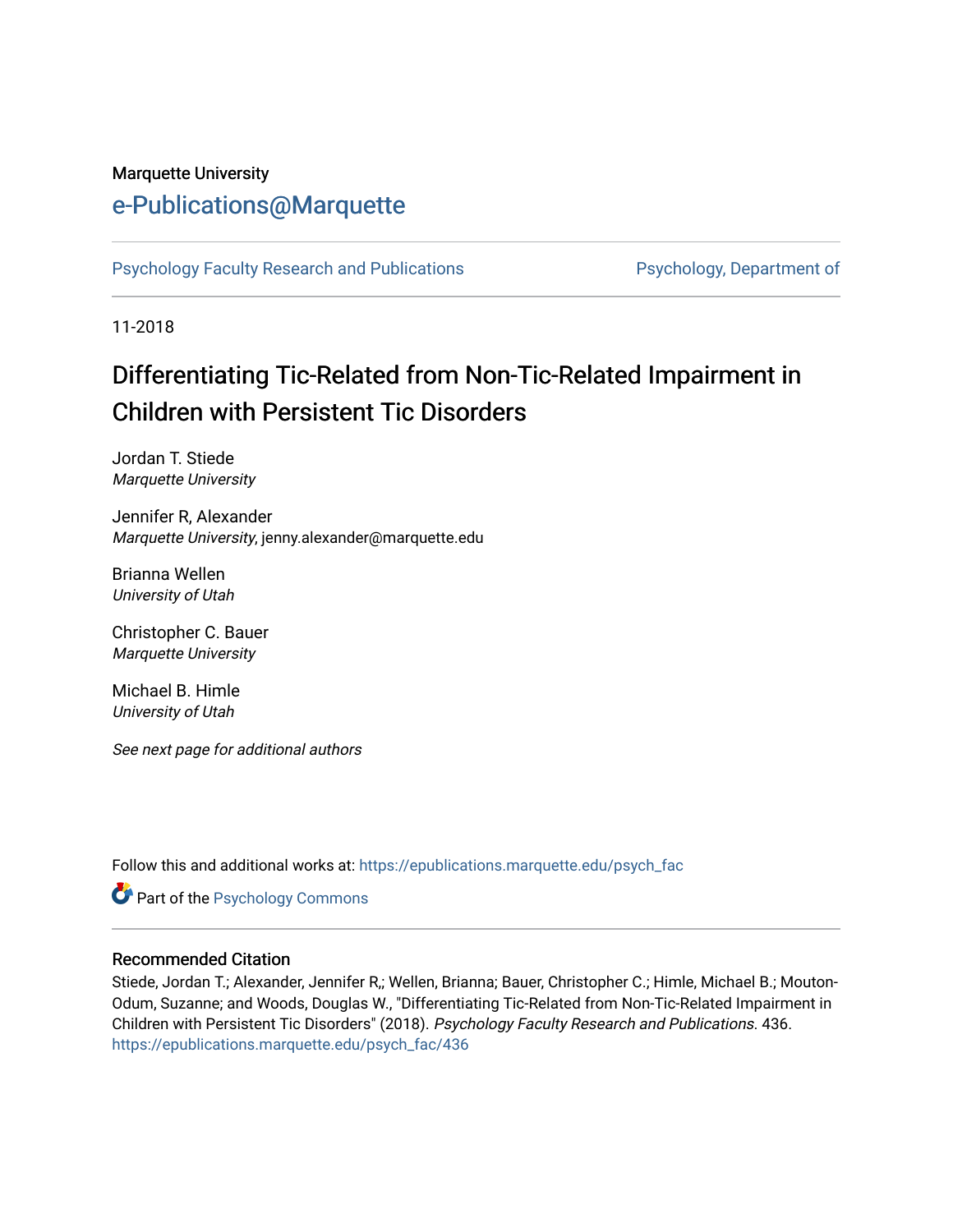#### Authors

Jordan T. Stiede; Jennifer R, Alexander; Brianna Wellen; Christopher C. Bauer; Michael B. Himle; Suzanne Mouton-Odum; and Douglas W. Woods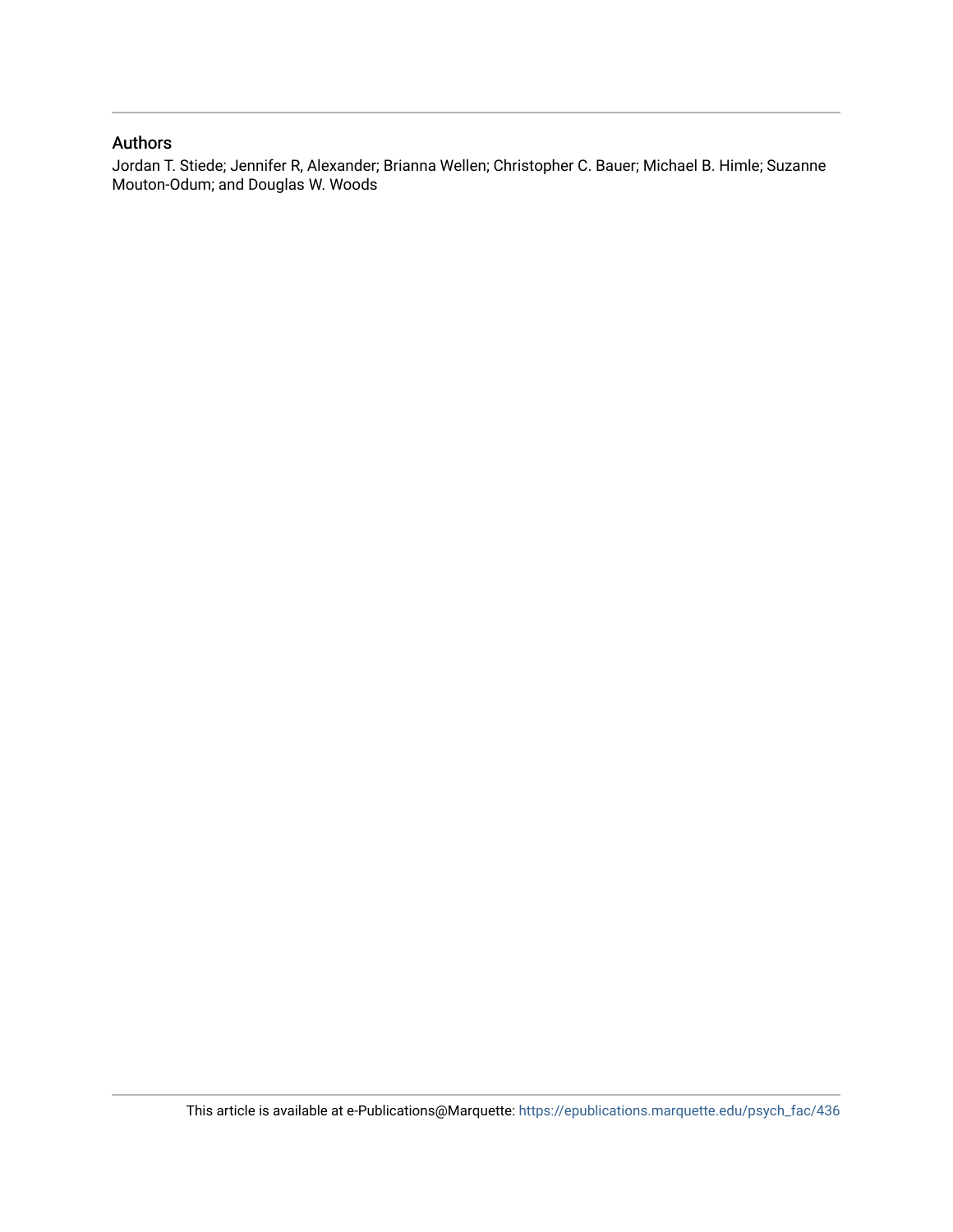**Marquette University**

# **e-Publications@Marquette**

# *Psychology Faculty Research and Publications/College of Arts and Sciences*

*This paper is NOT THE PUBLISHED VERSION;* **but the author's final, peer-reviewed manuscript.** The published version may be accessed by following the link in th citation below.

*Comprehensive Psychiatry*, Vol. 87 (November 2018): 38-45. [DOI.](https://doi.org/10.1016/j.comppsych.2018.07.017) This article is © Elsevier and permission has been granted for this version to appear in [e-Publications@Marquette.](http://epublications.marquette.edu/) Elsevier does not grant permission for this article to be further copied/distributed or hosted elsewhere without the express permission from Elsevier.

# Differentiating Tic-Related from Non-Tic-Related Impairment in Children with Persistent Tic Disorders

Jordan T. Stiede Marquette University, Milwaukee, WI Jennifer R. Alexander Marquette University, Milwaukee, WI Brianna Wellen University of Utah, Salt Lake City, UT Christopher C. Bauer Marquette University, Milwaukee, WI Michael B. Himle University of Utah, Salt Lake City, UT Suzanne Mouton-Odum Psychology Houston, PC, Houston, TX Douglas W. Woods Marquette University, Milwaukee, WI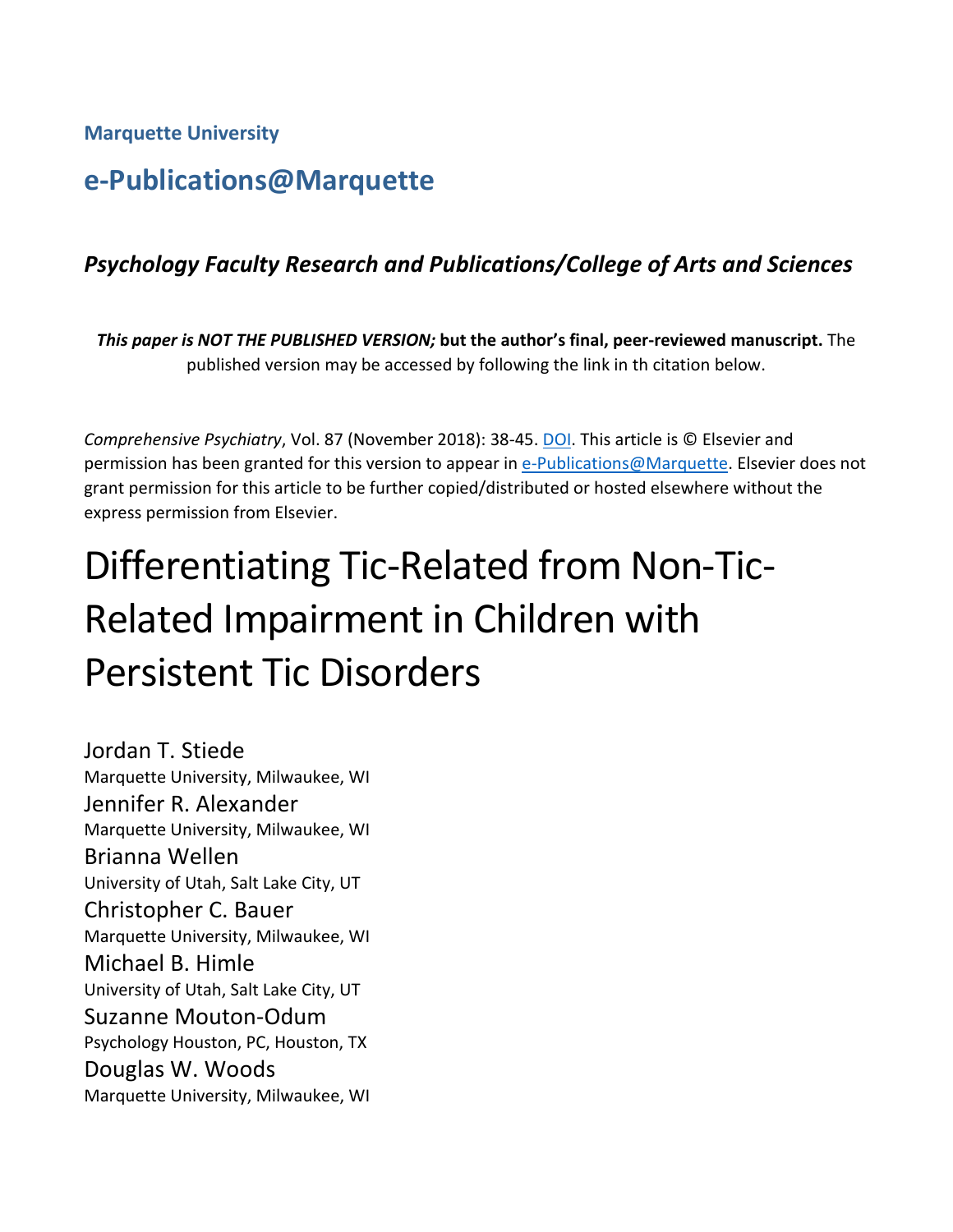# Abstract

Children with persistent (chronic) [tic disorders](https://www.sciencedirect.com/topics/medicine-and-dentistry/tic-disorder) (PTDs) experience impairment across multiple domains of functioning, but given high rates of other non-tic-related conditions, it is often difficult to differentiate the extent to which such impairment is related to tics or to other problems. The current study used the Child [Tourette's Syndrome](https://www.sciencedirect.com/topics/medicine-and-dentistry/gilles-de-la-tourette-syndrome) Impairment Scale - Parent Report (CTIM-P) to examine parents' attributions of their child's impairment in home, school, and social domains in a sample of 58 children with PTD. Each domain was rated on the extent to which the parents perceived that impairment was related to tics versus non-tic-related concerns. In addition, the Yale Global Tic Severity Scale (YGTSS) was used to explore the relationship between tic-related impairment and tic severity. Results showed impairment in school and social activities was not differentially attributed to tics versus non-tic-related impairment, but impairment in home activities was attributed more to non-tic-related concerns than tics themselves. Moreover, tic severity was significantly correlated with tic-related impairment in home, school, and social activities, and when the dimensions of tic severity were explored, impairment correlated most strongly with motor tic complexity. Results suggest that differentiating tic-related from non-tic-related impairment may be clinically beneficial and could lead to treatments that more effectively target problems experienced by children with PTDs.

# Keywords

Impairment, Tourette's disorder, Tic severity, Children

# 1. Introduction

Persistent [tic disorders](https://www.sciencedirect.com/topics/medicine-and-dentistry/tic-disorder) (PTDs), including Tourette's disorder (TD) and persistent (chronic) motor or vocal tic disorder, are a class of childhood-onset neurobiological conditions defined by the production of sudden, rapid, recurrent, nonrhythmic movements (motor tics) and/or sounds (vocal tics) that persist for at least one year [\[1\]](https://www.sciencedirect.com/science/article/pii/S0010440X1830141X?via%3Dihub#bb0005). Although tics are fairly common in school-age children, PTDs are much less common; occurring in 0.8%–1.9% of youth [\[\[2\],](https://www.sciencedirect.com/science/article/pii/S0010440X1830141X?via%3Dihub#bb0010) [\[3\],](https://www.sciencedirect.com/science/article/pii/S0010440X1830141X?via%3Dihub#bb0015) [\[4\]\]](https://www.sciencedirect.com/science/article/pii/S0010440X1830141X?via%3Dihub#bb0020).

Prior research has shown that children with PTDs experience impairment across a variety of functional domains [\[\[5\],](https://www.sciencedirect.com/science/article/pii/S0010440X1830141X?via%3Dihub#bb0025) [\[6\],](https://www.sciencedirect.com/science/article/pii/S0010440X1830141X?via%3Dihub#bb0030) [\[7\],](https://www.sciencedirect.com/science/article/pii/S0010440X1830141X?via%3Dihub#bb0035) [\[8\],](https://www.sciencedirect.com/science/article/pii/S0010440X1830141X?via%3Dihub#bb0040) [\[9\],](https://www.sciencedirect.com/science/article/pii/S0010440X1830141X?via%3Dihub#bb0045) [\[10\],](https://www.sciencedirect.com/science/article/pii/S0010440X1830141X?via%3Dihub#bb0050) [\[11\]\]](https://www.sciencedirect.com/science/article/pii/S0010440X1830141X?via%3Dihub#bb0055). Several studies have shown that frequent and intense tics are associated with academic problems, such as difficulties concentrating in class, writing, reading, and completing tests and homework [\[5](https://www.sciencedirect.com/science/article/pii/S0010440X1830141X?via%3Dihub#bb0025)[,10\]](https://www.sciencedirect.com/science/article/pii/S0010440X1830141X?via%3Dihub#bb0050). In addition, youth with tics often struggle to maintain strong [social relationships,](https://www.sciencedirect.com/topics/medicine-and-dentistry/social-interaction) are often victimized by peers, and are rated by their peers as being more withdrawn, aggressive, and less popular than children without PTD [\[6](https://www.sciencedirect.com/science/article/pii/S0010440X1830141X?via%3Dihub#bb0030)[,9\]](https://www.sciencedirect.com/science/article/pii/S0010440X1830141X?via%3Dihub#bb0045). Further, Robinson et al. [\[11\]](https://www.sciencedirect.com/science/article/pii/S0010440X1830141X?via%3Dihub#bb0055) and Espil et al. [\[5\]](https://www.sciencedirect.com/science/article/pii/S0010440X1830141X?via%3Dihub#bb0025) demonstrated that tics had some influence on children arguing with their parents and their ability to do chores. Likewise, Storch et al. [\[12\]](https://www.sciencedirect.com/science/article/pii/S0010440X1830141X?via%3Dihub#bb0060) found that 24% of parents in their study reported that tics caused at least one significant problem across home activities (e.g., difficulty going places, doing chores), and Ramanujam et al. [\[13\]](https://www.sciencedirect.com/science/article/pii/S0010440X1830141X?via%3Dihub#bb0065) found that the number and intensity of a child's tics was associated with increased objective [caregiver strain](https://www.sciencedirect.com/topics/medicine-and-dentistry/caregiver-burden) (e.g., missing work, disruption of family routines, etc.).

In addition to tics, an estimated 78% to 90% of individuals with PTDs experience one or more comorbid psychiatric problem(s) such as attention-deficit hyperactivity disorder (ADHD), obsessive-compulsive disorder (OCD), anxiety and [mood disorders,](https://www.sciencedirect.com/topics/medicine-and-dentistry/mood-disorder) and impulse control disorders  $[11,14,16]$  $[11,14,16]$ ,  $[15]$ ,  $[16]$ ,  $[17]$ ], and many of these disorders are impairing in their own right [\[\[18\],](https://www.sciencedirect.com/science/article/pii/S0010440X1830141X?via%3Dihub#bb0090) [\[19\],](https://www.sciencedirect.com/science/article/pii/S0010440X1830141X?via%3Dihub#bb0095) [\[20\]\]](https://www.sciencedirect.com/science/article/pii/S0010440X1830141X?via%3Dihub#bb0100). Other behavioral and emotional symptoms that do not fall under any particular diagnosis or cut across multiple diagnoses, but are also common, include elevated levels of [psychosocial](https://www.sciencedirect.com/topics/medicine-and-dentistry/mental-stress) stress, [hypersensitivity](https://www.sciencedirect.com/topics/medicine-and-dentistry/hypersensitivity) to [sensory stimuli,](https://www.sciencedirect.com/topics/medicine-and-dentistry/sensory-stimulation) difficulties with [emotion regulation,](https://www.sciencedirect.com/topics/psychology/emotion-regulation)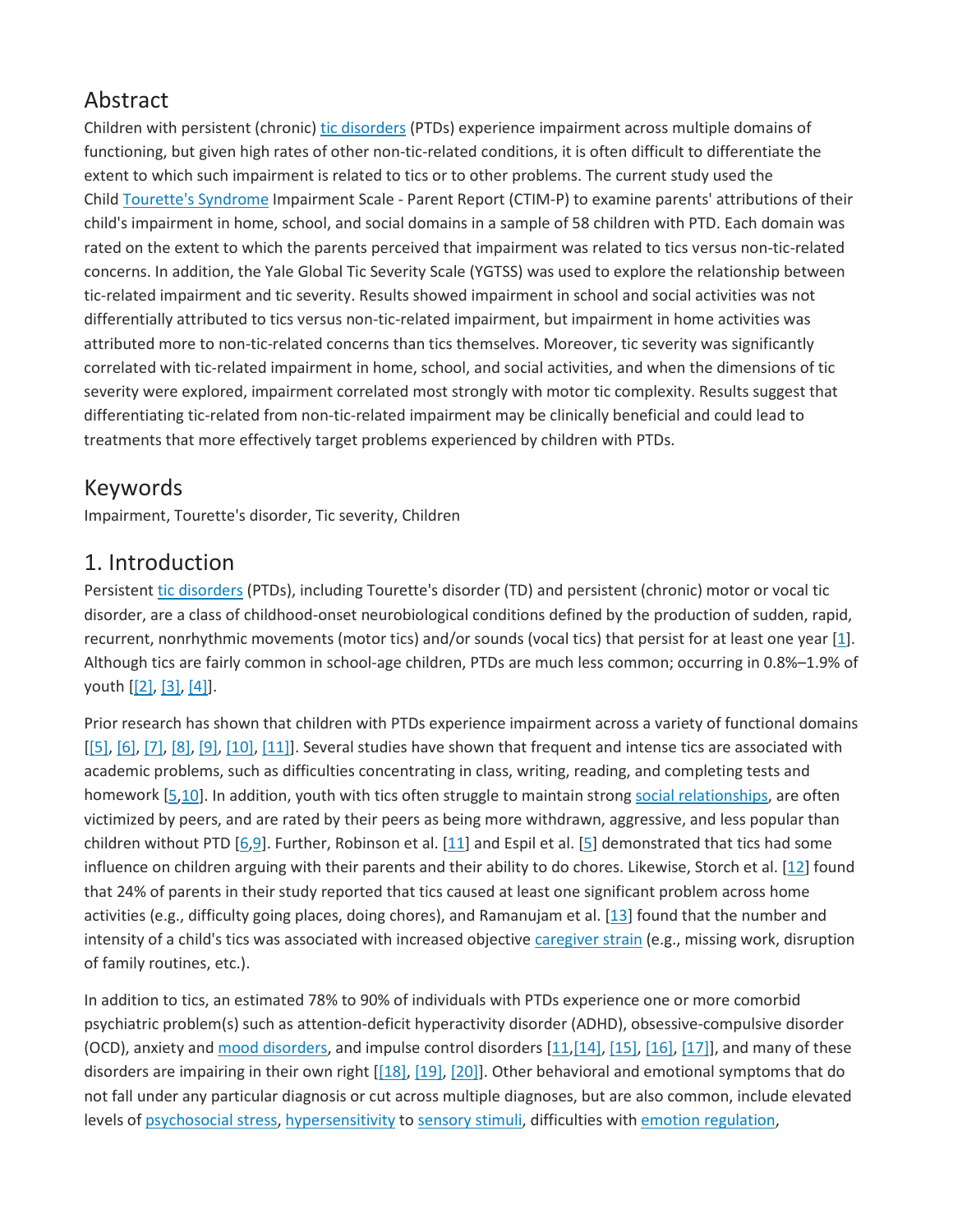general [impulsivity,](https://www.sciencedirect.com/topics/medicine-and-dentistry/impulsiveness) difficulties with visual motor integration, and procedural [learning difficulties](https://www.sciencedirect.com/topics/medicine-and-dentistry/learning-disorder) [\[21](https://www.sciencedirect.com/science/article/pii/S0010440X1830141X?via%3Dihub#bb0105)[,22\]](https://www.sciencedirect.com/science/article/pii/S0010440X1830141X?via%3Dihub#bb0110). However, limited research has focused on the degree to which non-tic-related issues versus tics themselves contribute to [functional impairment.](https://www.sciencedirect.com/topics/medicine-and-dentistry/functional-disease)

Several studies have examined quality of life (QoL) and psychosocial functioning in children with TD-only and TD + comorbidities (TD+). For instance, O'Hare et al. [[23\]](https://www.sciencedirect.com/science/article/pii/S0010440X1830141X?via%3Dihub#bb0115) found strong associations between comorbidity and decreased global QoL, impaired emotional and school functioning, and increased emotional [symptomatology](https://www.sciencedirect.com/topics/medicine-and-dentistry/symptomatology) in youth with TD. Further, Debes, Hjalgrim, and Skov [\[24\]](https://www.sciencedirect.com/science/article/pii/S0010440X1830141X?via%3Dihub#bb0120) demonstrated that children with TD and other comorbidities such as OCD and ADHD have higher rates of psychosocial and educational problems. Similarly, Sukhodolsky et al. [\[25\]](https://www.sciencedirect.com/science/article/pii/S0010440X1830141X?via%3Dihub#bb0125) and Stephens and Sandor [\[26](https://www.sciencedirect.com/science/article/pii/S0010440X1830141X?via%3Dihub#bb0130)] found that children with TD+ have more [disruptive](https://www.sciencedirect.com/topics/medicine-and-dentistry/disruptive-behavior)  [behaviors](https://www.sciencedirect.com/topics/medicine-and-dentistry/disruptive-behavior) than children with TD-only and unaffected controls. Finally, Ramanujam et al. [\[13\]](https://www.sciencedirect.com/science/article/pii/S0010440X1830141X?via%3Dihub#bb0065) found that parents of children with PTD and one or more comorbid internalizing or externalizing conditions reported higher levels of objective and subjective caregiver strain compared to parents of children with PTD without comorbidity.

Although the aforementioned studies suggest that non-tic-related problems (i.e., comorbidities/elevated levels of psychological difficulties), as opposed to the tics themselves, lead to greater functional impairment, parents and those affected by PTDs have rarely been asked to make the attribution themselves. Differentiating ticrelated from non-tic-related impairment may be clinically beneficial, as such information could lead to treatments or treatment sequencing that more effectively target problems experienced by children with PTDs. To answer this question, Storch et al. [\[12\]](https://www.sciencedirect.com/science/article/pii/S0010440X1830141X?via%3Dihub#bb0060) developed the Child [Tourette's Syndrome](https://www.sciencedirect.com/topics/medicine-and-dentistry/gilles-de-la-tourette-syndrome) Impairment Scale - Parent Report (CTIM-P), which assesses the degree to which parents of children with PTDs report impairment across 37 activities (home, school, social), as well as the extent to which that impairment is attributed to tic versus non-ticrelated problems.

In an initial study of the CTIM-P, Storch et al. [\[12\]](https://www.sciencedirect.com/science/article/pii/S0010440X1830141X?via%3Dihub#bb0060) examined parent responses in a sample of 59 parents of children with PTDs and found that impairment due to tics occurred mostly in school and social activities. Parents reported that tics "pretty much" or "very much" interfered with activities such as writing in class (24.6%), doing homework (21.9%), concentrating on work (21.8%), and being prepared for class (18.5%). Parents also perceived that being teased by peers (17.5%) and difficulties making new friends (15.8%) were "pretty much" or "very much" related to tics. Regarding non-tic-related impairment, parents perceived impairment as "pretty much" or "very much" related to non-tic-related problems in the following school activities: concentrating on work (38.9%), doing homework (37.1%), being prepared for class (27.0%), and taking tests or exams (25.9%). Additionally, parents perceived impairment as "pretty much" or "very much" related to non-tic concerns in activities such as making new friends (21.3%), doing household chores (17.6%), sleeping at night (17.3%), and being with a group of strangers (15.3%). It was much more common for impairment in these activities to be rated as being "pretty much" or "very much" related to non-tic problems rather than to tics.

In another study, Cloes et al. [\[27\]](https://www.sciencedirect.com/science/article/pii/S0010440X1830141X?via%3Dihub#bb0135) examined tic-related and non-tic-related impairment using both the parent and child versions of the CTIM (CTIM-P and CTIM-C, respectively). In contrast to the methodology used by Storch et al. [\[12\]](https://www.sciencedirect.com/science/article/pii/S0010440X1830141X?via%3Dihub#bb0060), this study compared CTIM scores of children with PTDs to healthy controls. Not surprisingly, children with PTDs experienced higher levels of tic-related and non-tic-related impairment compared to healthy controls. Consistent with Storch et al. [\[12\]](https://www.sciencedirect.com/science/article/pii/S0010440X1830141X?via%3Dihub#bb0060), school impairment was strongly attributed to both tic and non-tic problems for individuals with PTDs. The highest tic-related impairment scores for children involved impairment in concentrating on work, doing oral reports/reading out loud, and taking tests. Interestingly, parents of these children attributed impairment in these school activities more to non-tic-related concerns than to tics. Parent ratings of their children's non-tic-related impairments were consistently higher than child's ratings of such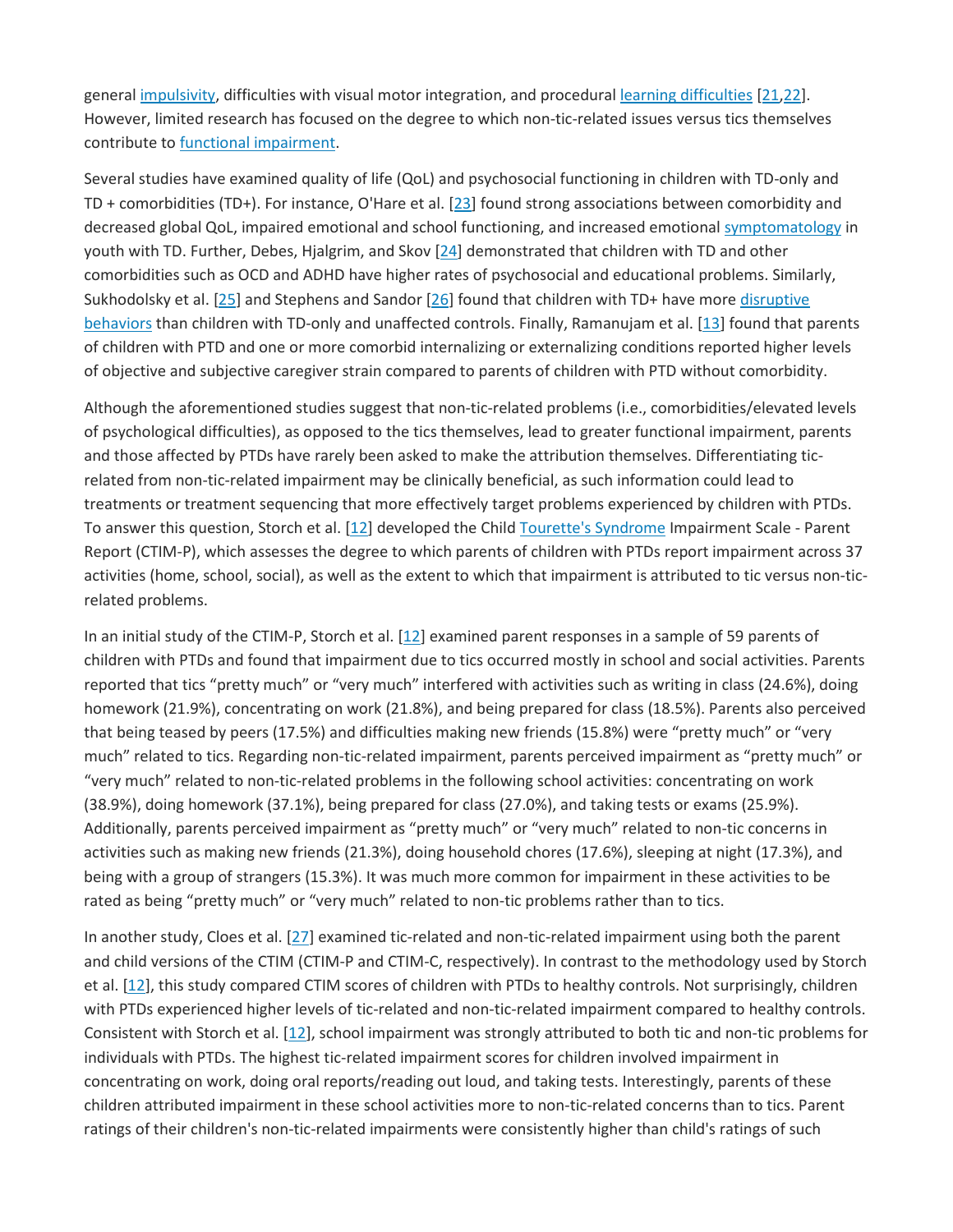impairment; however, the study did not directly compare tic versus non-tic-related impairment across the domains.

In addition to reporting the extent to which impairment was attributed to tics versus non-tic behaviors, Cloes et al. [\[27\]](https://www.sciencedirect.com/science/article/pii/S0010440X1830141X?via%3Dihub#bb0135) and Storch et al. [\[12\]](https://www.sciencedirect.com/science/article/pii/S0010440X1830141X?via%3Dihub#bb0060) examined the relationship between tic-related impairment and tic severity. Results showed that motor, vocal, and total tic severity scores on the Yale Global Tic Severity Scale (YGTSS; [\[28\]](https://www.sciencedirect.com/science/article/pii/S0010440X1830141X?via%3Dihub#bb0140)) positively correlated with parent ratings of tic impairment on the CTIM-P. However, the relationship between specific dimensions of tic severity (i.e., number, frequency, intensity, complexity, interference) and CTIM-P scores were not explored. Such analyses may be important, given research demonstrating that different tic dimensions may differentially relate to aspects of impairment. For instance, Espil et al. [\[5\]](https://www.sciencedirect.com/science/article/pii/S0010440X1830141X?via%3Dihub#bb0025) found that, after controlling for anxiety and ADHD, tic intensity was a stronger predictor of impairment in close relationships with friends and family, ability to do home chores, and school productivity than was tic frequency. Better understanding of how specific dimensions of tic severity contribute to functional impairment may be helpful in allowing therapists to prioritize and target those dimensions when treating tics.

The current study had three aims. First, we sought to partially replicate the studies by Storch et al. [\[12\]](https://www.sciencedirect.com/science/article/pii/S0010440X1830141X?via%3Dihub#bb0060) and Cloes et al. [\[27\]](https://www.sciencedirect.com/science/article/pii/S0010440X1830141X?via%3Dihub#bb0135). This was done by administering the CTIM-P to a sample of treatment-seeking families and examining parental attributions of functional impairment associated with tics versus non-tic-related problems across three broad domains (i.e. home, school, social). It was hypothesized that impairment across school, home, and social activities would more likely be attributed to non-tic concerns than tics. Second, we examined the degree to which tic-related impairment correlated with tic severity. It was hypothesized that YGTSS motor, vocal, and total tic severity scores would positively correlate with total tic-related impairment on the CTIM-P. Third, we performed exploratory analyses to examine whether tic-related impairment was correlated with the various dimensions of motor and vocal tic severity (i.e. number, frequency, intensity, complexity, and interference).

# 2. Method

### 2.1. Participants

Participants were 58 children and adolescents between 8 and 17 years old who had been diagnosed with a PTD [\(Table 1\)](https://www.sciencedirect.com/science/article/pii/S0010440X1830141X?via%3Dihub#t0005). Consistent with the male-biased gender distribution in PTD [\[17](https://www.sciencedirect.com/science/article/pii/S0010440X1830141X?via%3Dihub#bb0085)[,23\]](https://www.sciencedirect.com/science/article/pii/S0010440X1830141X?via%3Dihub#bb0115), the sample was predominantly male (*n* = 44). Of the 58 children, 48% (*n* = 28) had at least one comorbidity, and the average number of comorbid diagnoses for those 28 children was 2.5. [Table 1](https://www.sciencedirect.com/science/article/pii/S0010440X1830141X?via%3Dihub#t0005) shows the percentage of children meeting diagnostic criteria for each disorder.

| Variables              | % (n)     |
|------------------------|-----------|
| Sex                    |           |
| Male                   | 75.9 (44) |
| Female                 | 24.1(14)  |
| Race                   |           |
| White                  | 82.8 (48) |
| African American       | 5.2(3)    |
| Asian                  | 3.4(2)    |
| Mixed                  | 8.6(5)    |
| Current medication use | 32.8 (19) |
| Tic diagnosis          |           |

Table 1. Participant Demographics and Clinical Characteristics.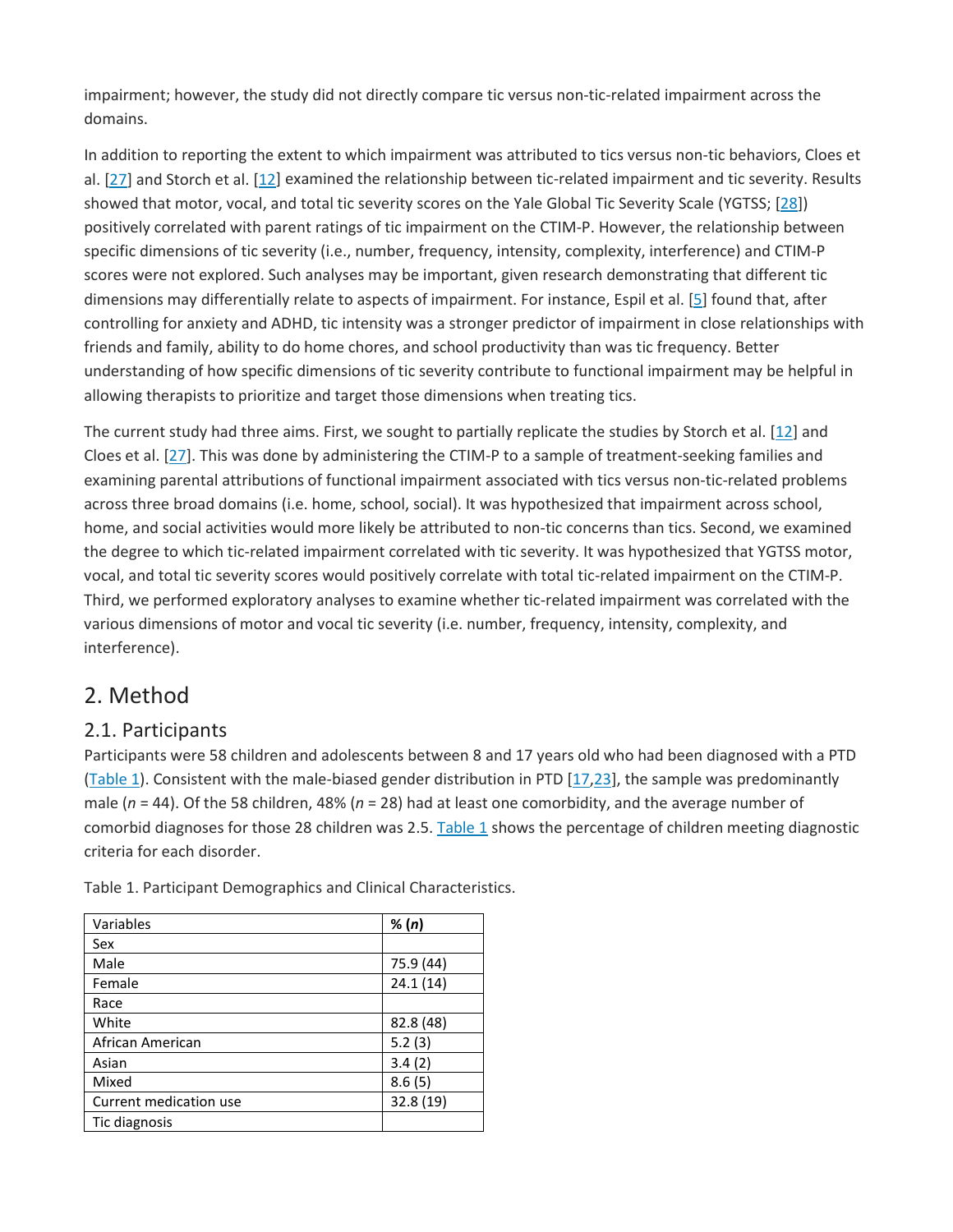| 6.9(4)        |
|---------------|
| 3.4(2)        |
| 89.7 (52)     |
|               |
| 1.7(1)        |
| 17.2 (10)     |
| 5.2(3)        |
| 1.7(1)        |
| 1.7(1)        |
| 1.7(1)        |
| 5.2(3)        |
| 8.6(5)        |
| 8.6(5)        |
| 15.5 (9)      |
| 22.4 (13)     |
| 6.9(4)        |
| 10.3(6)       |
| 3.4(2)        |
| 11.90 (2.745) |
|               |

Note. MINI-Kid = [Mini International Neuropsychiatric Interview](https://www.sciencedirect.com/topics/neuroscience/mini-international-neuropsychiatric-interview) for Children and Adolescents.

Participants were recruited through regular clinic flow at three university-based [tic disorder](https://www.sciencedirect.com/topics/medicine-and-dentistry/tic-disorder) specialty clinics. In addition, participants were recruited via the Tourette Association of America (TAA) website and membership emails, local TAA support groups, and local TD treatment providers. This study was part of a larger, multi-site randomized control trial (RCT) testing the efficacy of an internet-based treatment for children with PTDs. Inclusion criteria included English fluency, age 8–18 years, Diagnostic and Statistical Manual of Mental Disorder-5 (DSM-5) diagnostic criteria for TD or PTD, FSIQ > 70 on the Wechsler Abbreviated Scale of Intelligence – 2 subtest (WASI-II; [\[29\]](https://www.sciencedirect.com/science/article/pii/S0010440X1830141X?via%3Dihub#bb0145)), current display of at least one motor and/or vocal tic multiple times per day, [Clinical](https://www.sciencedirect.com/topics/medicine-and-dentistry/clinical-global-impression)  [Global Impressions –](https://www.sciencedirect.com/topics/medicine-and-dentistry/clinical-global-impression) Severity (CGI-S; [\[30](https://www.sciencedirect.com/science/article/pii/S0010440X1830141X?via%3Dihub#bb0150)]) score ≥ 3 (mildly ill or worse), unmedicated or on stable [psychotropic](https://www.sciencedirect.com/topics/medicine-and-dentistry/psychoactive-drug) medication (i.e., 6 weeks with no changes or planned changes in dosage), and availability of a personal computer with internet access. Exclusion criteria included a YGTSS score > 30; WASI-II score FSIQ < 70; DSM-5-defined diagnosis of substance abuse, substance dependence, or [conduct disorder](https://www.sciencedirect.com/topics/medicine-and-dentistry/conduct-disorder) within the past 3 months; current or past (i.e., >4 sessions) non-pharmacological treatment for tics; lifetime [DSM-](https://www.sciencedirect.com/topics/medicine-and-dentistry/dsm-5)[5](https://www.sciencedirect.com/topics/medicine-and-dentistry/dsm-5) diagnosis of mania, or [psychotic disorder;](https://www.sciencedirect.com/topics/psychology/psychotic-disorder) and any serious psychiatric or neurological condition (e.g., obsessive-compulsive disorder (OCD), attention deficit hyperactivity disorder (ADHD), [major depressive](https://www.sciencedirect.com/topics/medicine-and-dentistry/major-depressive-episode)  [disorder](https://www.sciencedirect.com/topics/medicine-and-dentistry/major-depressive-episode) (MDD), severe aggression, childhood disintegrative disorder) not currently being managed or managed ineffectively. Nine persons with YGTSS scores > 30 were allowed into the RCT after considering overall appropriateness of the participants. The study was reviewed and approved by the Institutional Review Boards at the respective sites, and this work was supported by a grant from the National Institute of Health (NIH; R44MH09634402). All participants were compensated for their time.

### 2.2. Measures

### 2.2.1. Child Tourette's syndrome impairment scale – Parent report about child (CTIM-P)

The CTIM-P [\[12\]](https://www.sciencedirect.com/science/article/pii/S0010440X1830141X?via%3Dihub#bb0060) is a 37-item parent-rated instrument that examines impairment over the past month in home (11 items; e.g., getting dressed in the morning, bathing or grooming, doing household chores, etc.), school (11 items; e.g., getting to school on time, missing school, giving oral reports/reading out loud, etc.), and social (15 items; e.g., making new friends, keeping friends, spending time with friends, etc.) activities. For each of the activities listed in the CTIM-P, parents rated the extent to which they believed their children's impairment in the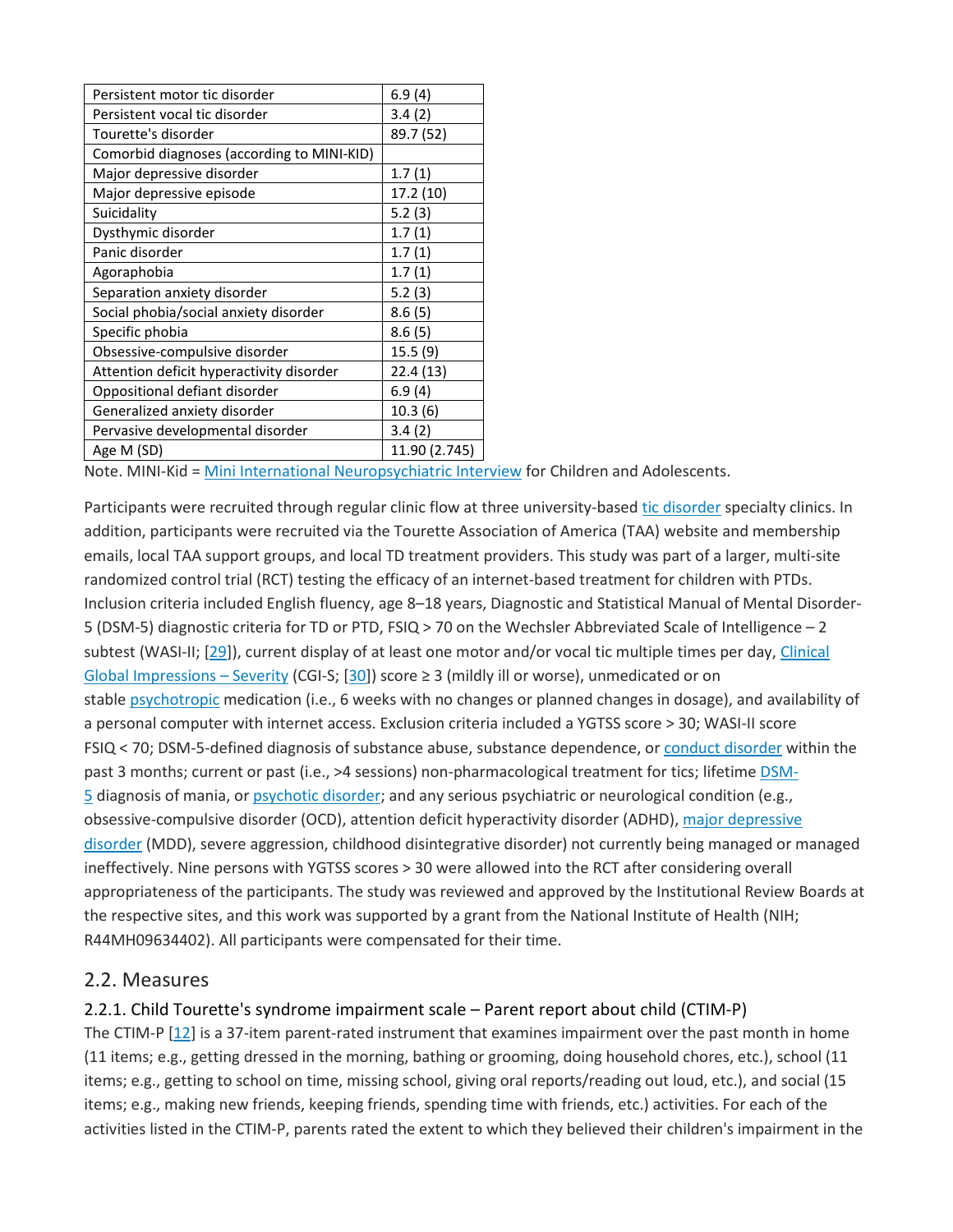activity was tic-related and the extent to which their children's impairment in the activity was due to non-ticrelated concerns (e.g., anxiety, depression, a comorbid condition, etc.). These impairment ratings were made on a 4-point scale anchored by 0 ("not at all") and 3 ("very much"). Items that parents perceived to not be relevant for their child were rated as "not applicable" (e.g., having a boyfriend/girlfriend for a 9-year-old).

The CTIM-P yields 8 different impairment scores: (1) tic-related impairment in home activities (possible range = 0–33), (2) non-tic-related impairment in home activities (possible range = 0–33), (3) tic-related impairment in school activities (possible range = 0–33), (4) non-tic-related impairment in school activities (possible range = 0–33), (5) tic-related impairment in social activities (possible range = 0–45), (6) non-tic-related impairment in social activities (possible range = 0–45), (7) total tic-related impairment (i.e. sum of home, school, and social activities; possible range =  $0-111$ ), and (8) total non-tic-related impairment (possible range =  $0-111$ ). For all 8 impairment scores, higher scores indicate greater perceived impairment attributed to either tics or nontic problems. The CTIM-P has demonstrated excellent internal consistency and acceptable [convergent and](https://www.sciencedirect.com/topics/psychology/convergent-validity)  [discriminant validity](https://www.sciencedirect.com/topics/psychology/convergent-validity) [\[12\]](https://www.sciencedirect.com/science/article/pii/S0010440X1830141X?via%3Dihub#bb0060). The results from this study showed excellent internal consistency for CTIM-P ticrelated and non-tic-related total scores ( $α = 0.94$  and 0.96, respectively) and good to excellent internal consistency for CTIM-P tic-related (αs = 0.85, 0.89, 0.96) and non-tic-related (αs = 0.90, 0.89, 0.96) home, school, and social subscale scores.

### 2.2.2. Yale global tic severity scale (YGTSS)

The YGTSS [\[28\]](https://www.sciencedirect.com/science/article/pii/S0010440X1830141X?via%3Dihub#bb0140) is a clinician-rated instrument designed to assess current motor and vocal tic severity according to five different dimensions (i.e., number, frequency, intensity, complexity, and interference), as well as current tic-related [distress](https://www.sciencedirect.com/topics/neuroscience/distress-syndrome) and impairment in interpersonal, academic, and occupational situations. The YGTSS yields three severity scores: motor tic severity score (ranging from 0 to 25), vocal tic severity score (ranging from 0 to 25), and total tic severity score (ranging from 0 to 50). For each of these severity scores, higher scores indicate greater tic severity. The YGTSS also yields a tic impairment scale score, which ranges from 0 to 50, with higher scores indicating greater tic-related impairment. The YGTSS has demonstrated good interrater agreement, acceptable internal consistency and convergent and divergent validity [\[28](https://www.sciencedirect.com/science/article/pii/S0010440X1830141X?via%3Dihub#bb0140)[,31\]](https://www.sciencedirect.com/science/article/pii/S0010440X1830141X?via%3Dihub#bb0155). In the current sample, the YGTSS showed good internal consistency for YGTSS total ( $\alpha$  = 0.80) and vocal tic severity ( $\alpha$  = 0.83) scores and acceptable internal consistency for YGTSS motor scores ( $\alpha$  = 74).

### 2.2.3. Mini international neuropsychiatric interview for children and adolescents (MINI-KID)

The MINI-KID [\[32\]](https://www.sciencedirect.com/science/article/pii/S0010440X1830141X?via%3Dihub#bb0160) is a structured diagnostic interview designed to assess children from 6 to 17 years old based for 23 axis 1 psychiatric disorders as defined by the **[DSM-IV](https://www.sciencedirect.com/topics/medicine-and-dentistry/dsm-iv)** and [ICD-10.](https://www.sciencedirect.com/topics/medicine-and-dentistry/icd-10) The MINI-KID has demonstrated reliable and valid [psychiatric diagnoses](https://www.sciencedirect.com/topics/medicine-and-dentistry/psychiatric-diagnosis) for children and adolescents [\[32\]](https://www.sciencedirect.com/science/article/pii/S0010440X1830141X?via%3Dihub#bb0160).

#### 2.2.4. Clinical global impression – severity scale (CGI-S)

The CGI-S [\[30\]](https://www.sciencedirect.com/science/article/pii/S0010440X1830141X?via%3Dihub#bb0150) is a clinician-rated instrument designed to assess the severity of the patient's illness at the time of assessment. This study used a modified version of this scale to assess global tic-related severity. Clinicians rate the perceived patient global tic-related severity according to the following 7-point scale: Normal (1), Not at all ill (2), Mildly ill (3), Moderately ill (4), Markedly ill (5), Severely ill (6), Among the most extremely ill patients (7).

#### 2.2.5. Wechsler abbreviated scale of intelligence-II (WASI-II)

The WASI-II [\[29](https://www.sciencedirect.com/science/article/pii/S0010440X1830141X?via%3Dihub#bb0145)] is an abbreviated measure of cognitive intelligence used for individuals 6 to 90 years old. The Full-Scale IQ-2 (FSIQ-2) consists of two subtests and was used to estimate IQ in this study. The FSIQ-2 scoring of the WASI-II has demonstrated good reliability and test-retest stability and acceptable validity.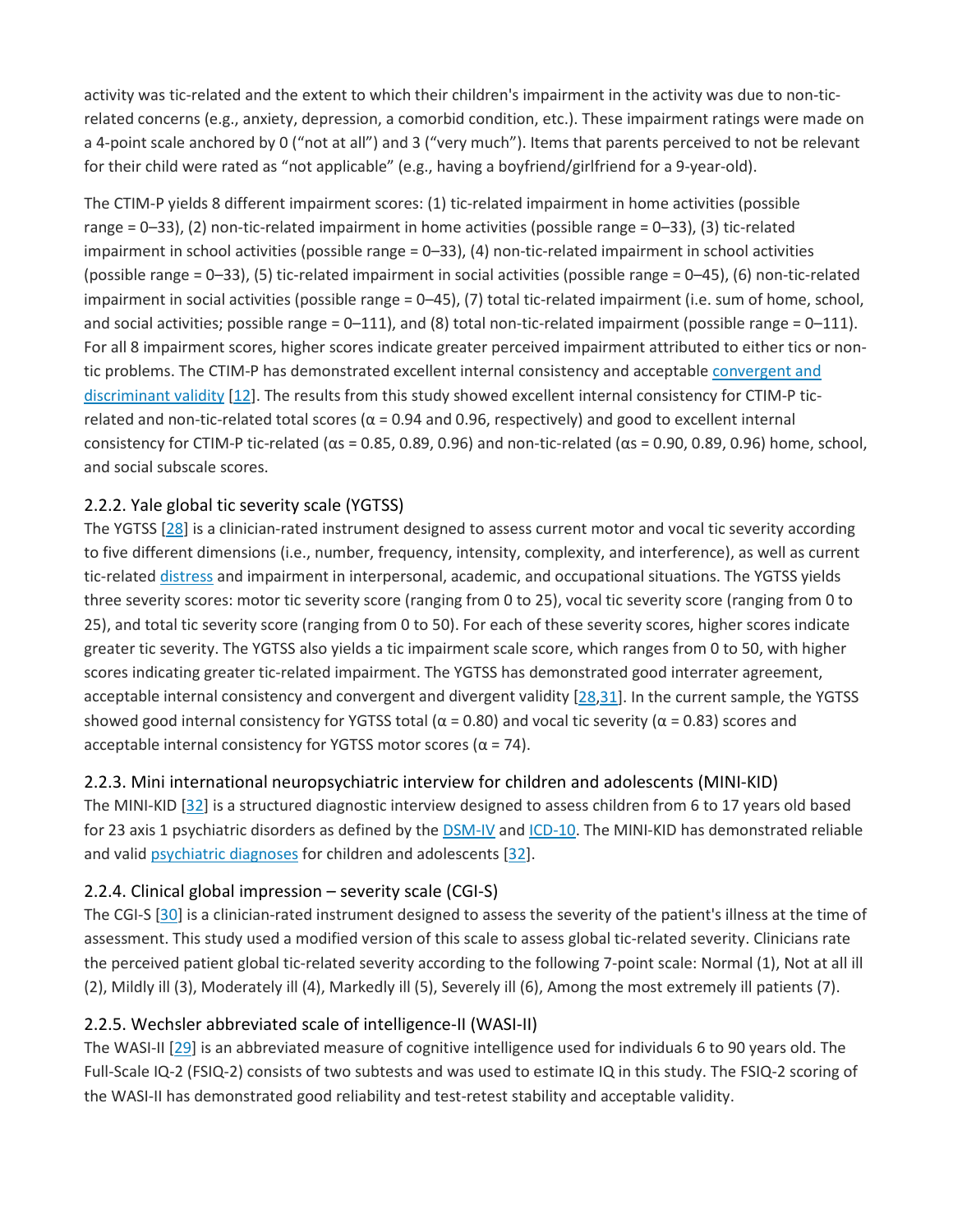### 2.3. Procedures

Interested persons first participated in a phone [screening](https://www.sciencedirect.com/topics/psychology/screening) to determine preliminary study eligibility. Those deemed likely eligible to participate in the RCT were invited to complete a face-to-face screening conducted by an independent evaluator (IE). During this visit, an IE administered a series of clinician-rated, parent-report, and self-report measures, including the CTIM-P, YGTSS, MINI-KID, CGI-S, and WASI-II. Eight participants at the University of Utah were recruited and assessed via videoconferencing. Methods for recruiting these participants were very similar to those noted above, with the following procedural differences: remote participants were emailed the consent and assent forms, and then engaged in consent procedures over the phone before signing the assent and consent electronically. These participants were also mailed copyrighted forms to fill out and completed all other forms via REDCap, a confidential online survey platform. Further, these participants engaged in the clinical interviews through VSee, a confidential videoconferencing program.

# 3. Results

# 3.1. Handling of missing data

For CTIM-P tic-related impairment, 6 participants were missing one item, 1 participant was missing two items, and 2 participants were missing three items. For non-tic-related impairment, 6 participants were missing one item, 3 participants were missing two items, 2 participants were missing three items, 1 participant was missing 6 items, and 8 participants were missing over seven items. Item scores were imputed if participants had 20% or less (i.e., 7 items) of their data missing. Specifically, item scores were replaced with the subject's own subscale average item score.

### 3.2. Statistical analyses

Scores on the YGTSS and CTIM-P did not follow a normal distribution; therefore, [nonparametric](https://www.sciencedirect.com/topics/medicine-and-dentistry/nonparametric-test)  [tests](https://www.sciencedirect.com/topics/medicine-and-dentistry/nonparametric-test) (i.e., [Wilcoxon signed rank test](https://www.sciencedirect.com/topics/medicine-and-dentistry/wilcoxon-signed-ranks-test) and Spearman rho correlation coefficients) were calculated when examining tic-related versus non-tic-related impairment at the domain and activity level and when examining correlations between tic-related impairment and [tic](https://www.sciencedirect.com/topics/medicine-and-dentistry/tic-disorder) severity. Also, when examining correlations between ticrelated impairment at the CTIM-P domain level and dimensions of tic severity, a Bonferroni correction for multiple comparisons was used. Although the test was exploratory, we still addressed the concern of multiple comparisons. However, when exploring activity differences in tic-related and non-tic-related impairment, the concern of multiple comparisons was not addressed as it would be difficult to observe significant results using a correction for 37 separate comparisons.

### 3.3. Domain differences in tic-related versus non-tic-related impairment

It was hypothesized that problems during home, school, and social activities would be attributed more strongly to non-tic than tic-related symptoms. Results of Wilcoxon signed-rank tests partially supported this hypothesis. Results showed that parents attributed their children's levels of impairment in home activities more to non-ticrelated symptoms ( $M = 4.62$ ,  $SD = 5.65$ ) than tics themselves ( $M = 3.45$ ,  $SD = 4.91$ ). However, tic-related impairment in school (*M* = 5.03, *SD* = 4.94) and social activities (*M* = 5.57, *SD* = 8.80) did not differ from non-ticrelated impairment in these same activities (*M* = 5.13, *SD* = 6.10; *M* = 5.58, *SD* = 9.21). Also, it was found that overall tic-related impairment scores (*M* = 14.07, *SD* = 14.99) did not significantly differ from overall non-ticrelated impairment scores (*M* = 15.60, *SD* = 18.81). See [Table 2](https://www.sciencedirect.com/science/article/pii/S0010440X1830141X?via%3Dihub#t0010) for statistics associated with each of the Wilcoxon signed rank tests associated with the comparisons described in this section.

Table 2. Differences in Tic-Related and Non-Tic-Related Impairment.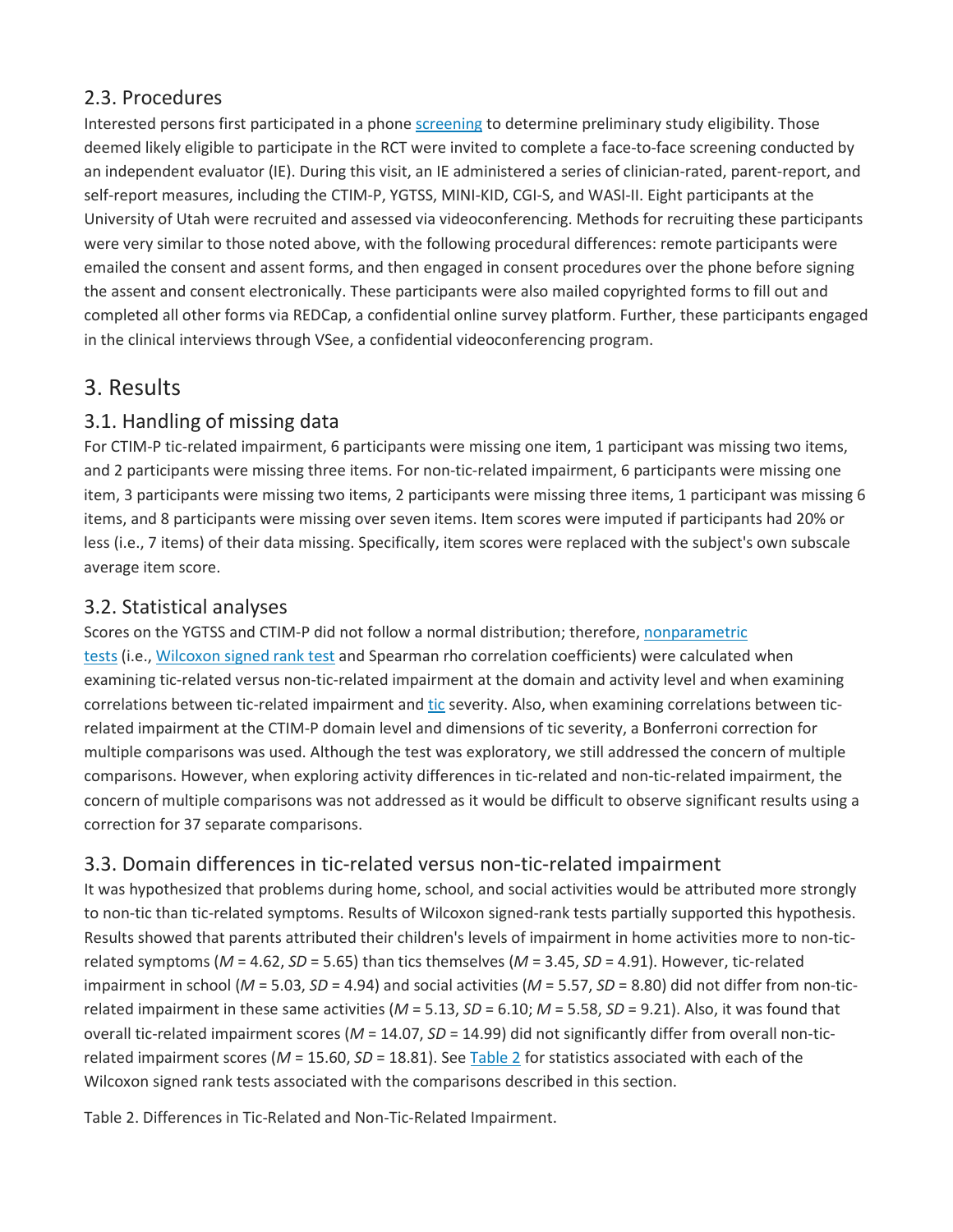| CTIM-P                           | Tic related mean | Non-tic related | Z Value | Significance | Effect size |
|----------------------------------|------------------|-----------------|---------|--------------|-------------|
|                                  | (SD)             | mean (SD)       |         | level        | (r)         |
| Home activities                  |                  |                 |         |              |             |
| Total home activities            | 3.45 (4.91)      | 4.62(5.65)      | $-2.14$ | $0.03*$      | 0.28        |
| Getting dressed in the morning   | 0.18(0.50)       | 0.37(0.65)      | $-2.14$ | $0.03*$      | 0.28        |
| Bathing or grooming              | 0.18(0.50)       | 0.41(0.74)      | $-2.36$ | $0.02*$      | 0.31        |
| Doing household chores           | 0.28(0.68)       | 0.65(0.91)      | $-2.30$ | $0.02*$      | 0.30        |
| Eating meals at home             | 0.23(0.57)       | 0.28(0.71)      | $-0.63$ | 0.53         | 0.08        |
| Getting ready for bed at night   | 0.23(0.47)       | 0.44(0.72)      | $-1.64$ | 0.10         | 0.22        |
| Sleeping at night                | 0.58(84)         | 0.51(0.91)      | $-0.06$ | 0.95         | 0.01        |
| Getting along with siblings      | 0.48(0.79)       | 0.62(0.87)      | $-1.82$ | 0.07         | 0.24        |
| Getting along with parents       | 0.36(0.67)       | 0.58(0.71)      | $-2.56$ | $0.01*$      | 0.34        |
| Visiting relatives               | 0.22(0.50)       | 0.33(0.67)      | $-1.61$ | 0.11         | 0.21        |
| Going on family vacation         | 0.21(0.64)       | 0.31(0.72)      | $-1.44$ | 0.15         | 0.19        |
| Going to religious services      | 0.41(0.77)       | 0.31(0.70)      | $-0.30$ | 0.76         | 0.04        |
| School activities                |                  |                 |         |              |             |
| <b>Total school activities</b>   | 5.03 (4.94)      | 5.13(6.10)      | $-0.43$ | 0.67         | 0.06        |
| Getting to school on time        | 0.14(0.40)       | 0.38(0.68)      | $-2.70$ | $0.01*$      | 0.35        |
| Missing school                   | 0.19(0.55)       | 0.22(0.57)      | $-0.07$ | 0.94         | 0.01        |
| Giving oral reports/reading out  | 0.60(0.77)       | 0.42(0.69)      | $-2.20$ | $0.03*$      | 0.29        |
| loud                             |                  |                 |         |              |             |
| Being prepared for class         | 0.41(0.73)       | 0.70(0.87)      | $-2.57$ | $0.01*$      | 0.34        |
| Writing in class                 | 0.81(0.96)       | 0.49(0.81)      | $-2.35$ | $0.02*$      | 0.31        |
| Taking tests or exams            | 0.67(0.80)       | 0.63(0.96)      | 0       | $\mathbf 1$  | $\mathbf 0$ |
| Doing homework                   | 0.74(0.91)       | 0.78(0.98)      | $-0.55$ | 0.58         | 0.07        |
| Participating in gym             | 0.17(0.38)       | 0.19(0.59)      | $-0.35$ | 0.73         | 0.05        |
| Doing fun things during          | 0.17(0.46)       | 0.31(0.75)      | $-1.61$ | 0.11         | 0.21        |
| recess/free time                 |                  |                 |         |              |             |
| Concentrating on his/her work    | 0.90(0.95)       | 0.80(0.86)      | $-0.45$ | 0.66         | 0.06        |
| Eating meals with other kids     | 0.22(0.50)       | 0.22(0.60)      | $-0.19$ | 0.85         | 0.02        |
| Social activities                |                  |                 |         |              |             |
| <b>Total social activities</b>   | 5.57 (8.80)      | 5.58(9.21)      | $-0.69$ | 0.67         | 0.09        |
| Making new friends               | 0.54(0.80)       | 0.62(1.0)       | $-0.86$ | 0.39         | 0.11        |
| Keeping friends                  | 0.40(0.73)       | 0.36(0.74)      | $-0.78$ | 0.44         | 0.10        |
| Spending time with friends       | 0.33(0.63)       | 0.41(0.74)      | $-0.87$ | 0.38         | 0.11        |
| Having conversations with other  | 0.56(0.73)       | 0.55(0.89)      | $-0.12$ | 0.90         | 0.02        |
| kids                             |                  |                 |         |              |             |
| Being teased by peers            | 0.77(0.82)       | 0.34(0.78)      | $-3.36$ | $< 0.01*$    | 0.45        |
| Leaving the house                | 0.28(0.64)       | 0.20(0.60)      | $-1.89$ | 0.06         | 0.25        |
| Being with a group of strangers  | 0.52(0.88)       | 0.67(0.95)      | $-1.29$ | 0.20         | 0.17        |
| Going to a friend's house during | 0.24(0.66)       | 0.33(0.67)      | $-0.83$ | 0.41         | 0.11        |
| the day                          |                  |                 |         |              |             |
| Having a friend at the house     | 0.19(0.58)       | 0.29(0.66)      | $-1.51$ | 0.13         | 0.20        |
| during the day                   |                  |                 |         |              |             |
| Spending the night at a friend's | 0.31(0.75)       | 0.53(1.0)       | $-2.07$ | $0.04*$      | 0.27        |
| house                            |                  |                 |         |              |             |
| Having a friend spend the night  | 0.22(0.65)       | 0.35(0.82)      | $-1.40$ | 0.16         | 0.18        |
| Having a boyfriend/girlfriend    | 0.22(0.65)       | 0.31(0.72)      | $-1.19$ | 0.23         | 0.16        |
| Going shopping                   | 0.35(0.77)       | 0.29(0.71)      | $-0.70$ | 0.48         | 0.09        |
| Eating in public places          | 0.26(0.69)       | 0.26(0.71)      | 0       | 1            | 0           |
| Going to the movies              | 0.36(0.74)       | 0.19(0.59)      | $-2.23$ | $0.03*$      | 0.29        |
| Overall impairment scores        | 14.07(14.99)     | 15.6 (18.81)    | $-0.22$ | 0.83         | 0.03        |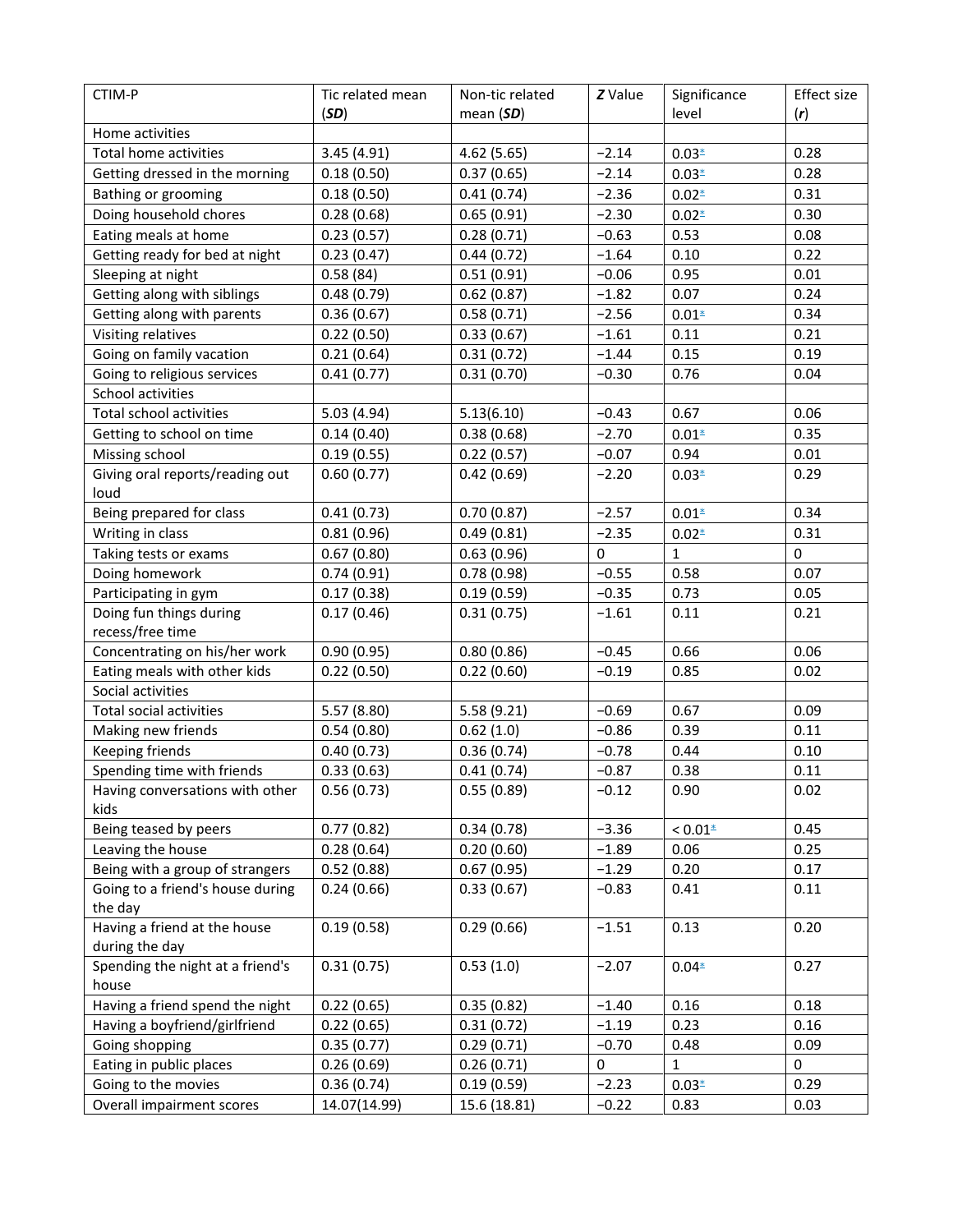Note. The statistics presented in this table correspond with [Wilcoxon signed rank tests](https://www.sciencedirect.com/topics/medicine-and-dentistry/wilcoxon-signed-ranks-test) calculated to examine difference between tic-related versus non-tic-related impairment across home, school, and social domains and activities. CTIM-P = Child [Tourette's Syndrome](https://www.sciencedirect.com/topics/medicine-and-dentistry/gilles-de-la-tourette-syndrome) Impairment Scale - Parent Report.  $*D < .05$ .

### 3.4. Activity differences in tic-related and non-tic-related impairment

Although parents did not report that impairment across the domains of home, school, and social activities was more related to tics than to non-tic-related problems, it is possible that, for particular items, impairment was more attributed to tics than non-tic-related concerns. As a result, we conducted several exploratory Wilcoxon signed-rank tests to examine tic-related versus non-tic-related impairment on individual CTIM-P items. See Table [2](https://www.sciencedirect.com/science/article/pii/S0010440X1830141X?via%3Dihub#t0010) for the statistics associated with each of the calculated Wilcoxon signed-rank tests.

For home activities, having trouble with getting dressed in the morning, bathing or grooming, doing household chores, and getting along with parents were more strongly attributed to non-tic-related factors than tic-related factors. For school activities, children's difficulties with giving oral reports/reading out loud and writing in class were more attributed to tics than non-tic problems. However, having trouble getting to school on time and being prepared for class were attributed to other problems more than tics. For social activities, being teased by peers and difficulty going to the movies were attributed more to tics than non-tic-related issues, but difficulties in spending the night at a friend's house was more attributed to non-tic-related factors.

### 3.5. Correlations between tic-related impairment on the CTIM-P and tic severity

To explore the relationship between tic severity and [functional impairment,](https://www.sciencedirect.com/topics/medicine-and-dentistry/functional-disease) Spearman rho [correlation](https://www.sciencedirect.com/topics/psychology/correlation-coefficient)  [coefficients](https://www.sciencedirect.com/topics/psychology/correlation-coefficient) were calculated between total tic-related impairment on the CTIM-P and YGTSS motor, vocal, and total tic severity. Results are presented in [Table 3](https://www.sciencedirect.com/science/article/pii/S0010440X1830141X?via%3Dihub#t0015) and show that all three of these correlation coefficients were significant and positive. Thus, subsequent relationships between the three CTIM-P domains and YGTSS total, motor, and vocal tic severity scores were calculated. Results indicated that (a) YGTSS total tic severity and motor tic severity were significantly positively correlated with CTIM-P tic-related impairment in home, school, and social activities and (b) vocal tic severity was significantly positively correlated only with tic-related impairment in social activities. Correlation coefficients for these analyses are presented in [Table 3.](https://www.sciencedirect.com/science/article/pii/S0010440X1830141X?via%3Dihub#t0015)

| CTIM-P                       | <b>YGTSS total</b> | Motor total | Vocal total |
|------------------------------|--------------------|-------------|-------------|
| Total tic-related impairment | $0.55*$            | $0.57*$     | $0.37*$     |
| Home activities              | $0.36*$            | $0.37*$     | 0.25        |
| School activities            | $0.41*$            | $0.51*$     | 0.20        |
| Social activities            | $0.47*$            | $0.40*$     | $0.41*$     |

Table 3. Correlations between [Tic](https://www.sciencedirect.com/topics/medicine-and-dentistry/tic-disorder)-related Impairment and Clinician-rated Tic Severity.

Note. CTIM-P = Child [Tourette's Syndrome](https://www.sciencedirect.com/topics/medicine-and-dentistry/gilles-de-la-tourette-syndrome) Impairment Scale - Parent Report; YGTSS = Yale Global Tic Severity Scale.

#### $*D < .05$ .

Additional Spearman rho correlation coefficients (with Bonferroni corrections for multiple comparisons) were calculated to examine the relationships between dimensions of motor severity (i.e., number, frequency, intensity, complexity, and interference) and tic-related impairment in all three CTIM-P domains. As shown in [Table 4,](https://www.sciencedirect.com/science/article/pii/S0010440X1830141X?via%3Dihub#t0020) motor tic intensity, complexity, and interference scores showed a significant correlation with ticrelated impairment in school activities. Only motor tic complexity correlated with tic-related impairment in home and social activities.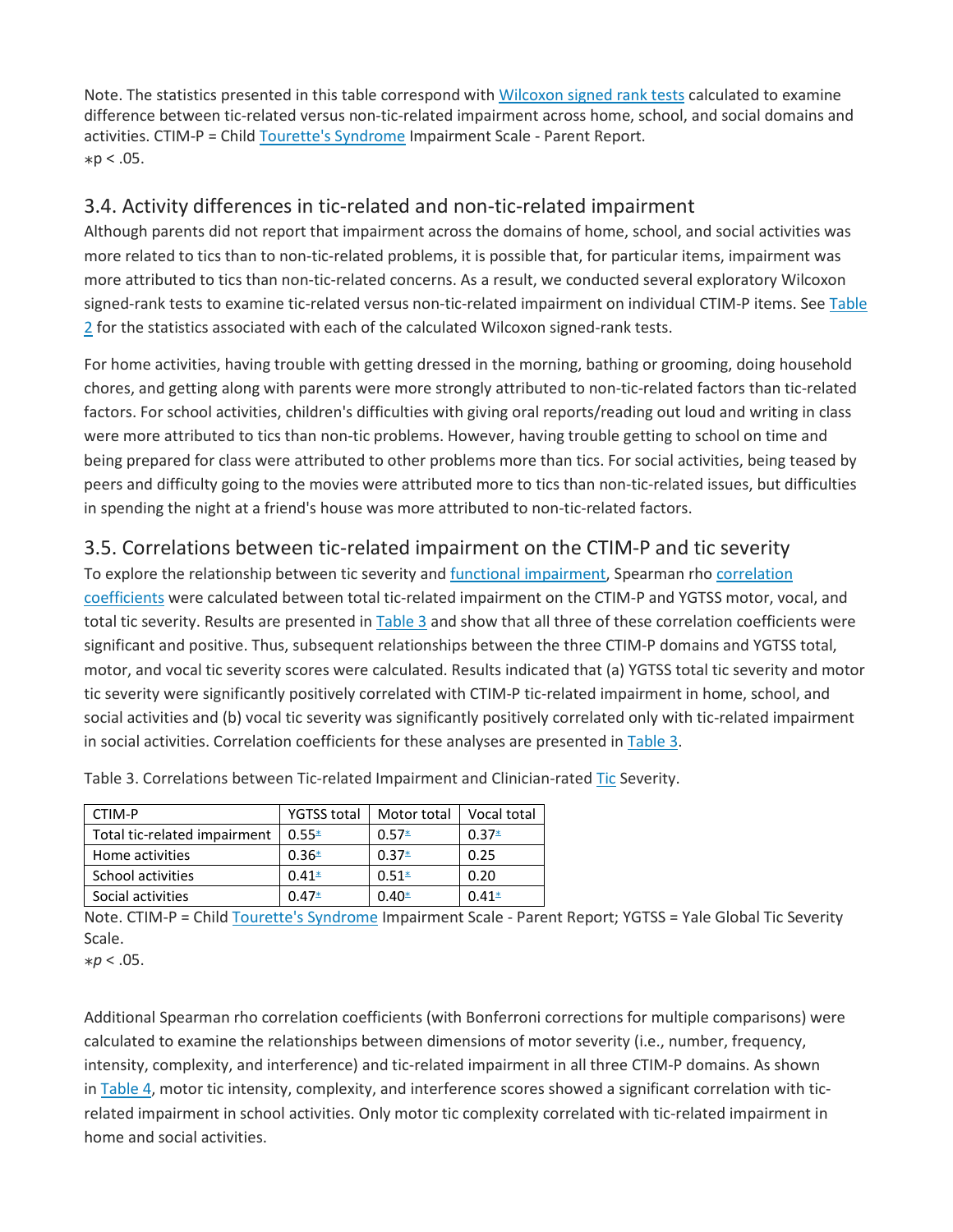Table 4. Correlations between tic-related impairment at the CTIM-P domain level and clinician-rated dimensions of [tic](https://www.sciencedirect.com/topics/medicine-and-dentistry/tic-disorder) severity.

| CTIM-P            | <b>YGTSS</b> | <b>YGTSS</b> | <b>YGTSS</b> | <b>YGTSS</b> | <b>YGTSS</b> |
|-------------------|--------------|--------------|--------------|--------------|--------------|
|                   | number       | frequency    | intensity    | complexity   | interference |
| Motor tics        |              |              |              |              |              |
| Home activities   | $0.34*$      | $-0.01$      | 0.19         | $0.40**$     | $0.29*$      |
| School activities | 0.25         | 0.12         | $0.50***$    | $0.49**$     | $0.46***$    |
| Social activities | $0.33*$      | 0.14         | $0.30*$      | $0.36***$    | $0.32*$      |
| Vocal tics        |              |              |              |              |              |
| Social activities | $0.38***$    | $0.30*$      | $0.37***$    | 0.21         | $0.39***$    |

Note. Correlations between the dimensions of YGTSS vocal tic severity and CTIM-P home and school activities are not reported because YGTSS total vocal tic severity was not significantly correlated with CTIM-P school and home activities. CTIM-P = Child [Tourette's Syndrome](https://www.sciencedirect.com/topics/medicine-and-dentistry/gilles-de-la-tourette-syndrome) Impairment Scale - Parent Report; YGTSS = Yale Global Tic Severity Scale.

 $*p < .05.$ 

⁎⁎Bonferroni correction: *p* < .01.

Because social activities were the only domain to significantly correlate with vocal tic severity, Spearman rho correlations were calculated to explore the relationships between dimensions of vocal tic severity (i.e., number, frequency, intensity, complexity, and interference) and social activities. As shown in [Table 4,](https://www.sciencedirect.com/science/article/pii/S0010440X1830141X?via%3Dihub#t0020) vocal tic number, intensity, and interference significantly correlated with tic-related impairment in social activities after a Bonferroni correction.

# 4. Discussion

Although several studies have confirmed that children with PTDs experience impairment across several functional domains  $[[5], [6], [7], [8], [9], [10], [11]]$  $[[5], [6], [7], [8], [9], [10], [11]]$  $[[5], [6], [7], [8], [9], [10], [11]]$  $[[5], [6], [7], [8], [9], [10], [11]]$  $[[5], [6], [7], [8], [9], [10], [11]]$  $[[5], [6], [7], [8], [9], [10], [11]]$  $[[5], [6], [7], [8], [9], [10], [11]]$  $[[5], [6], [7], [8], [9], [10], [11]]$  $[[5], [6], [7], [8], [9], [10], [11]]$  $[[5], [6], [7], [8], [9], [10], [11]]$  $[[5], [6], [7], [8], [9], [10], [11]]$  $[[5], [6], [7], [8], [9], [10], [11]]$  $[[5], [6], [7], [8], [9], [10], [11]]$ , the relative contribution of [tics](https://www.sciencedirect.com/topics/medicine-and-dentistry/tic-disorder) versus non-tic-related problems remains unclear. Accordingly, the current study replicated earlier studies by Storch et al. [\[12\]](https://www.sciencedirect.com/science/article/pii/S0010440X1830141X?via%3Dihub#bb0060) and Cloes et al. [\[27\]](https://www.sciencedirect.com/science/article/pii/S0010440X1830141X?via%3Dihub#bb0135) by examining tic and non-tic-related impairment across broad functional domains (i.e., home, school, and social) using an established measure of tic- and non-tic-related interference (the CTIM-P). In addition, for particular items on the CTIM-P, we examined whether impairment was more strongly attributed to tics or non-tic-related problems. Finally, the association between tic severity and CTIM-P tic-related impairment was examined, and the relationships between tic-related impairment and the five dimensions contributing to YGTSS motor and vocal tic severity scores were explored.

### 4.1. Differences in tic-related and non-tic-related impairment at the domain level

It was hypothesized that parents of children with PTDs would attribute more impairment in home, school, and social activities to non-tic problems than tics. This hypothesis was partially supported. Impairment in home activities was attributed more to non-tic-related problems than tics, but there was no difference between ticrelated and non-tic-related impairment in school or social activities. Reasons for these findings are not clear. Perhaps the home setting gives parents a greater opportunity to observe their children's behaviors relative to school or social settings and as a result parents can make attributions more definitively at home, whereas in school or social settings, parents are less aware of how tics/other problems interfere. Another possible explanation is that parents and other family members may be more familiar with and adept at managing tics than individuals at school or in social situations. Therefore, relative to other behaviors, tics may be perceived as less impairing at home.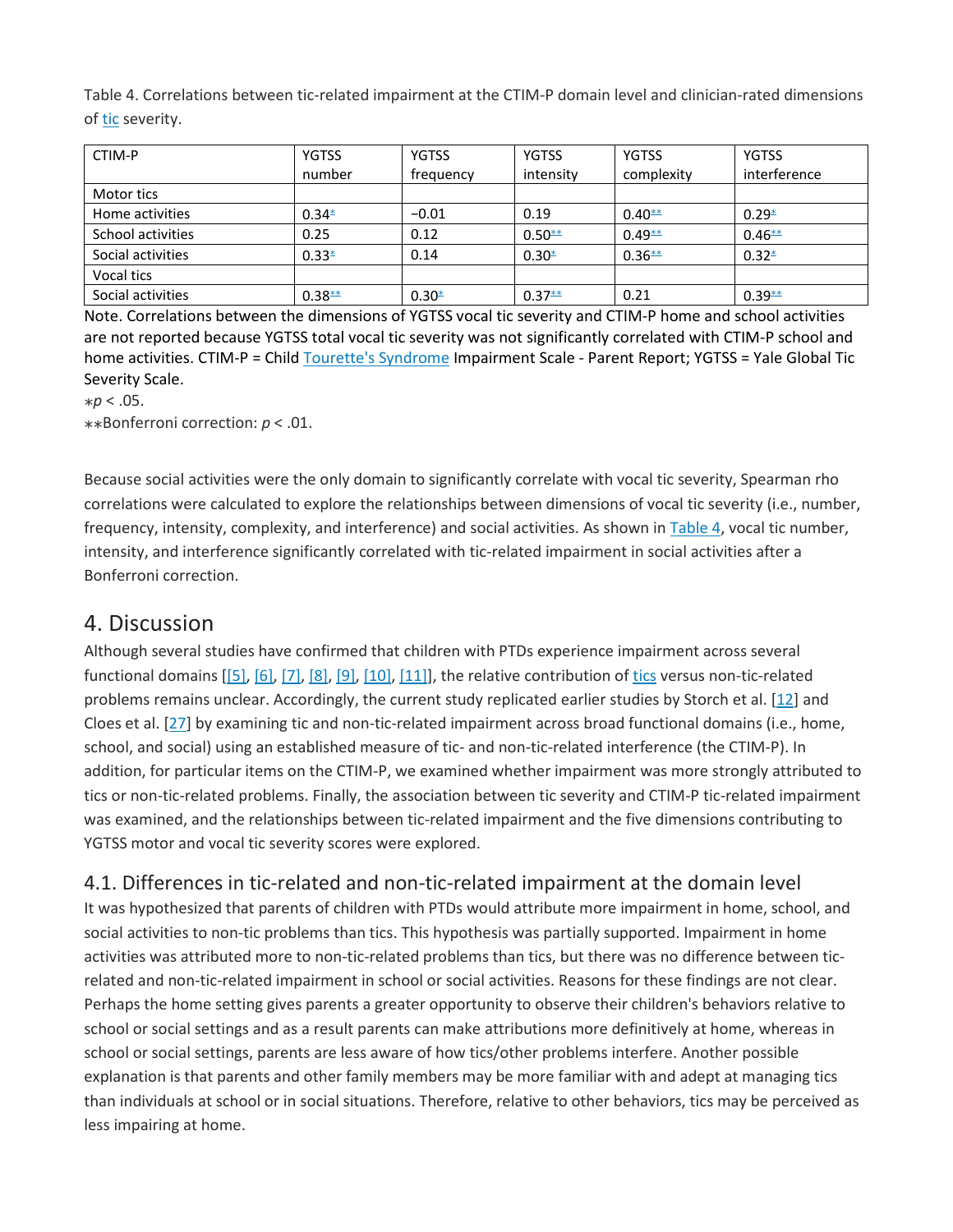### 4.2. Differences in tic-related and non-tic-related impairment at the activity level

Subsequent analyses were conducted to examine differences in impairment at the CTIM-P activity level. It was found that impairment in giving oral reports/reading out loud was significantly more attributed to tics than other concerns. This could be expected, as speaking in front of others can be stressful and, consequently, worsen tics [\[33\]](https://www.sciencedirect.com/science/article/pii/S0010440X1830141X?via%3Dihub#bb0165). Likewise, tics may also elicit social reactions from peers or result in escape from or avoidance of a task, thereby increasing tics and tic-related impairment [\[34\]](https://www.sciencedirect.com/science/article/pii/S0010440X1830141X?via%3Dihub#bb0170). Vocal tics may be especially impactful because they may interrupt or distract affected children as they try to talk to peers. Tic impairment in specific schoolrelated tasks, such as writing, were also more attributed to tics compared to non-tic symptoms. One possible explanation for this is tics involving the hands or arms (e.g., tensing up hands, wrist flick/jerk, and throwing pens) likely interfere with the ability to write [\[10\]](https://www.sciencedirect.com/science/article/pii/S0010440X1830141X?via%3Dihub#bb0050). Regarding social activities, being teased by peers and impairment in activities such as going to the movies were more attributed to tics than other concerns. This is not particularly surprising as previous research has shown that many children with PTDs reported being teased because of their tics and affected children that are victims of bullying typically report more frequent, complex, and severe tics [\[9\]](https://www.sciencedirect.com/science/article/pii/S0010440X1830141X?via%3Dihub#bb0045).

Impairment in several other activities such as getting to school on time, being prepared for class, bathing and grooming, doing household chores, spending the night at a friend's house, and getting along with parents were more attributed to non-tic concerns than tics. These findings are consistent with prior research showing that OCD and ADHD, which are commonly comorbid with PTD, are associated with impairment in these domains. For example, Stewart et al. [\[35\]](https://www.sciencedirect.com/science/article/pii/S0010440X1830141X?via%3Dihub#bb0175) demonstrated that OCD symptoms often interfere with morning and bedtime routines and lead to frustration and anger between children and parents. Further, Deault [\[36\]](https://www.sciencedirect.com/science/article/pii/S0010440X1830141X?via%3Dihub#bb0180) showed that families with children who have ADHD tend to have above average levels of conflicted parent-child interactions. In addition, individuals with TD tend to be hypersensitive to a broad range of [sensory stimuli](https://www.sciencedirect.com/topics/medicine-and-dentistry/sensory-stimulation) and have difficulties with visual motor integration, so these non-tic-related factors could influence bathing and grooming and doing household chores [\[22\]](https://www.sciencedirect.com/science/article/pii/S0010440X1830141X?via%3Dihub#bb0110).

### 4.3. Correlations between tic-related impairment on the CTIM-P and tic severity

The hypothesis that YGTSS tic severity scores for motor, vocal, and total tic severity would positively correlate with total tic-related impairment was supported. Motor, vocal, and total tic severity scores on the YGTSS were significantly positively correlated with total tic-related impairment on the CTIM-P. Further, when associations between severity and CTIM-P domains were examined, significant positive correlations were found between total and motor tic severity and tic-related impairment in home, school, and social activities. Vocal tic severity was only correlated with tic-related impairment in social activities. These findings are partially consistent with previous research [\[12](https://www.sciencedirect.com/science/article/pii/S0010440X1830141X?via%3Dihub#bb0060)[,27\]](https://www.sciencedirect.com/science/article/pii/S0010440X1830141X?via%3Dihub#bb0135). It is not surprising that more impairment would be attributed to tics when tics are more severe (i.e., higher in number, frequency, intensity, complexity, and interference). It also makes sense that vocal tic severity was related to increased impairment in social activities because it has been shown that peers view children with frequent vocal tics as less "normal" than other children, which can lead to [social](https://www.sciencedirect.com/topics/medicine-and-dentistry/psychosocial-withdrawal)  [withdrawal](https://www.sciencedirect.com/topics/medicine-and-dentistry/psychosocial-withdrawal) [\[9\]](https://www.sciencedirect.com/science/article/pii/S0010440X1830141X?via%3Dihub#bb0045). In addition, vocal tics exhibited at home may be less of an issue because family members have more experience and familiarity with the tics and parents are less likely to respond negatively to tics compared to peers. However, the finding that vocal tics are related to less interference at school is more difficult to explain given that vocal tics may elicit social reactions from peers at school [\[9](https://www.sciencedirect.com/science/article/pii/S0010440X1830141X?via%3Dihub#bb0045)[,34\]](https://www.sciencedirect.com/science/article/pii/S0010440X1830141X?via%3Dihub#bb0170). One possible explanation for these discrepant findings lies in the types of questions contained in the school domain on the CTIM-P. In particular, the items in the school domain focus on activities such as getting to school on time, being prepared for class, doing fun things during recess, doing homework, etc. Many of these activities are not related to interactions with peers; thus, it is possible that tic-related impairment is not associated with this domain.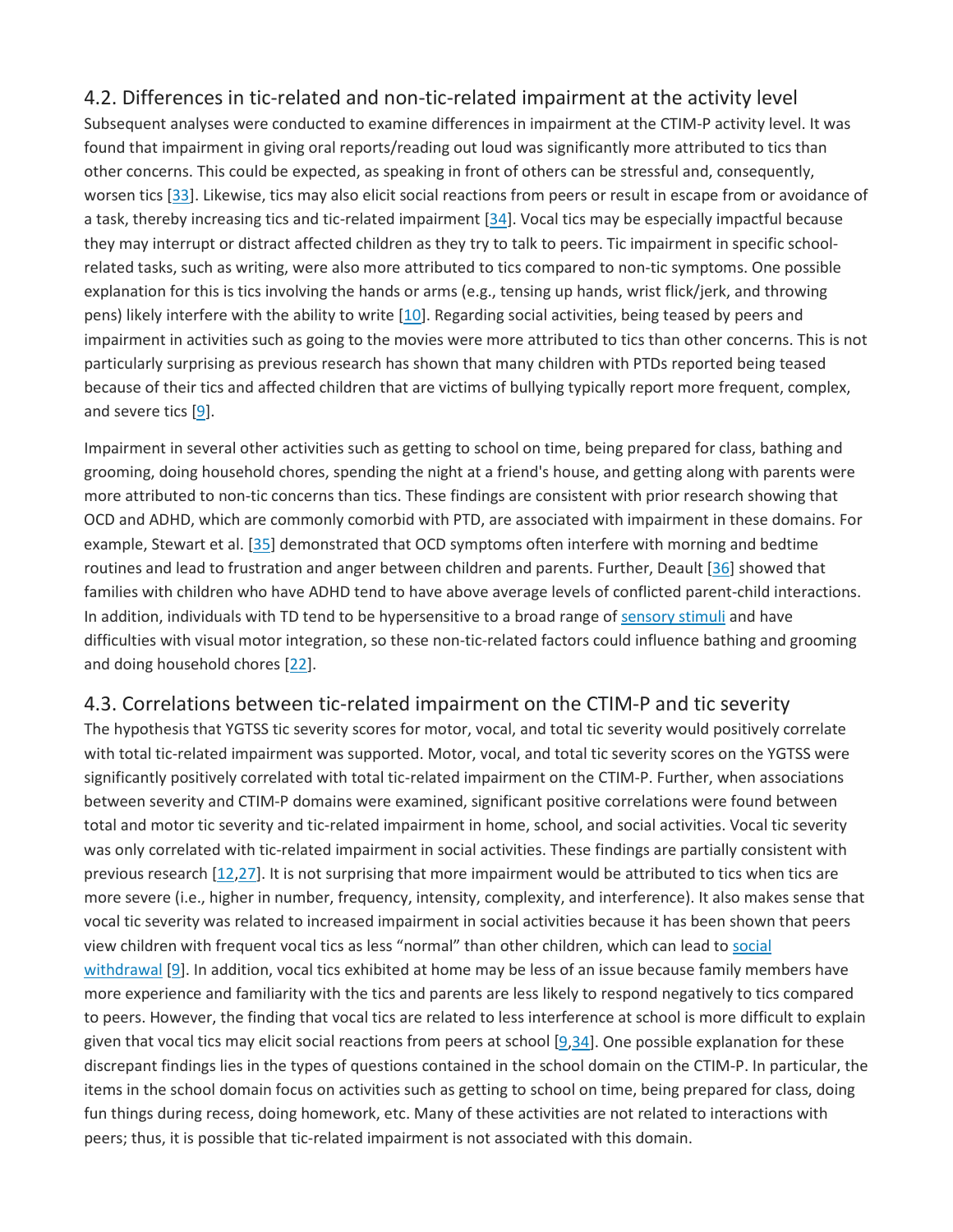# 4.4. Correlations between tic-related impairment and the dimensions of motor and vocal severity

Additional exploratory analyses examined whether tic-related impairment was correlated with the various dimensions of motor and vocal tic severity measured by the YGTSS (i.e. number, frequency, intensity, complexity, and interference). Motor tic intensity, complexity, and interference significantly correlated with ticrelated impairment in school activities. Such results are consistent with work by Espil et al. [\[5\]](https://www.sciencedirect.com/science/article/pii/S0010440X1830141X?via%3Dihub#bb0025) and Wadman et al. [\[10\]](https://www.sciencedirect.com/science/article/pii/S0010440X1830141X?via%3Dihub#bb0050) who demonstrated that these dimensions predicted impairment in school productivity by influencing students' attention and writing skills. Likewise, motor tics that interrupt the flow of behavior can be difficult to manage in a school and/or social environment. For instance, hand tics (e.g., tensing up hands, wrist flick/jerk, and throwing pens) can make taking tests and doing homework extremely challenging [\[10\]](https://www.sciencedirect.com/science/article/pii/S0010440X1830141X?via%3Dihub#bb0050). Results also showed that motor tic complexity correlated with tic-related impairment in home and social activities. Given that complex tics can be very noticeable, and that noticeability of tics is related to negative peer perception ratings [\[6\]](https://www.sciencedirect.com/science/article/pii/S0010440X1830141X?via%3Dihub#bb0030), such a relationship between motor complexity and social impairment is not surprising.

Further, vocal tic number, intensity, and interference were significantly positively correlated with tic-related impairment in social activities. It is not surprising that problems with peers are associated with a greater number of vocal tics because having multiple different tics gives peers multiple ways in which an affected child could be impacted socially. Also, in social situations, if other people react to a child's numerous vocal tics by talking to the child about his/her tics, the vocal tics will continue to increase and become more impairing [\[37\]](https://www.sciencedirect.com/science/article/pii/S0010440X1830141X?via%3Dihub#bb0185). Presumably, this is even more likely to occur when the tic is intense and exaggerated in character because the tic will be more noticeable to others. Likewise, tics that interrupt speech and disrupt intended action or communication (i.e., interfering) can be problematic when a child is trying to interact with his/her peers and could lead to bullying and difficulty in making friends.

### 4.5. Limitations

The current study had several limitations. First, the sample size (*n* = 58), though similar to previous studies examining the CTIM-P (e.g., [\[12\]](https://www.sciencedirect.com/science/article/pii/S0010440X1830141X?via%3Dihub#bb0060)) was still relatively small and mostly comprised of white, non-Hispanic males. Second, this study did not collect children's perspectives on their own tic-related and non-tic-related impairment. This is potentially problematic because the parents who participated in this study may have been unable to directly observe their children's behavior in school or some social situations. Thus, it is unclear whether parents have an accurate understanding of their children's behaviors and impairment in those situations. Future research would benefit from also examining children's perspective on their tic-related versus non-tic-related impairment. This may be done by utilizing self-report measures like the CTIM-C. Moreover, the study did not control for comorbidities or medication, though one-third of the sample (32.8%) were taking one or more medications during the course of their participation in the study. Further, there was not a measure quantifying the severity of non-tic-related problems, preventing us from assessing the correlation between severity of these concerns and impairment due to these concerns. Lastly, it should be noted that the correlations between tic severity and tic-related impairment were exploratory. As a result, such findings should be considered more as hypothesis generating than hypothesis testing. It is our hope that these results will lead to future research questions examining how the different dimensions of tics influence impairment.

### 4.6. Implications

This study showed that parents of children with PTDs attribute impairment in home activities more to other concerns than to tics; however, parents reported no difference between tic-related and non-tic-related impairment in school or social activities. As a result, if children with tics are most impaired at home, the results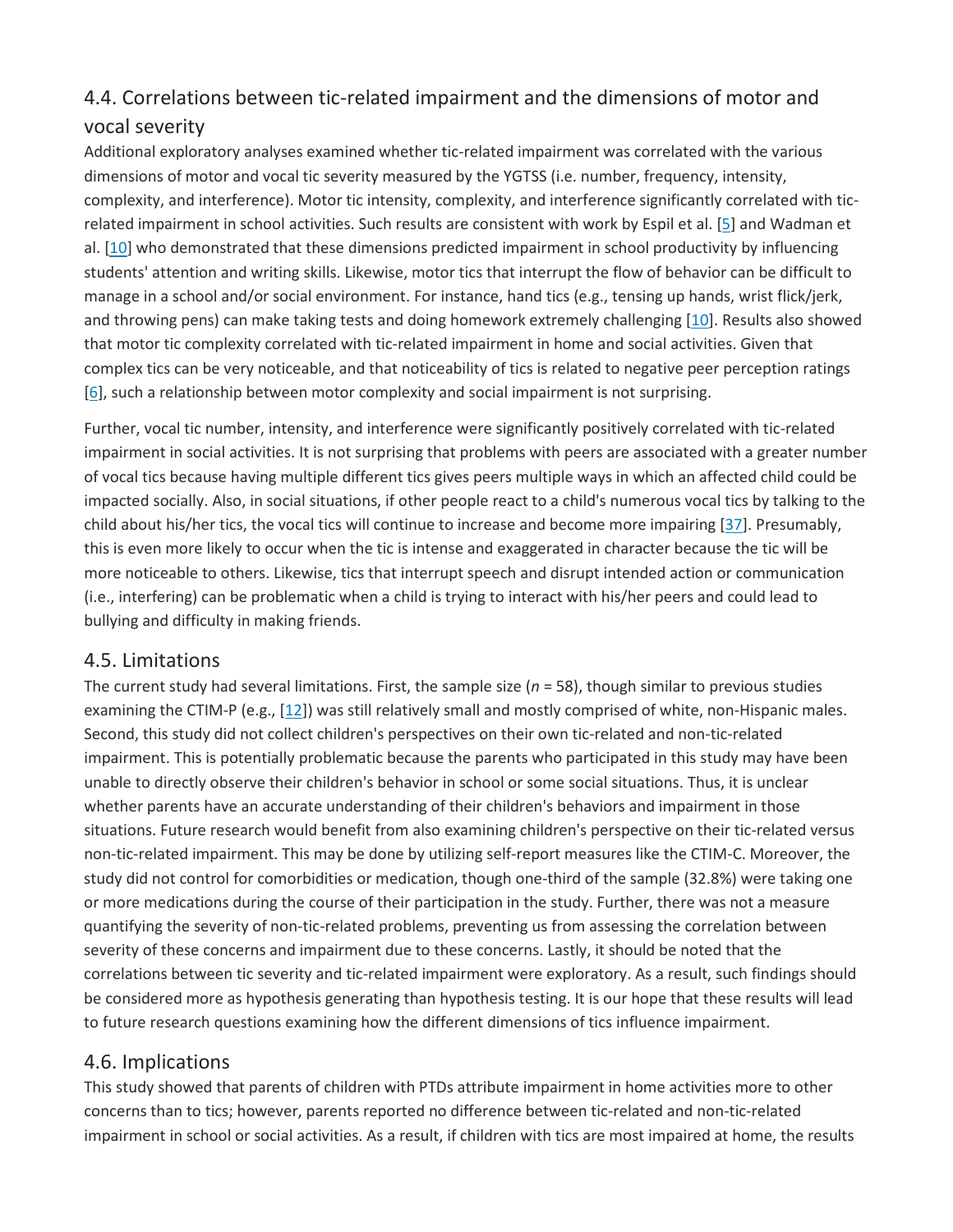would suggest that non-tic-related concerns should likely be the focus of treatment. However, since impairment attributed to tics and to other non-tic problems seems to be high in both school and social activities, intervention strategies should focus on alleviating both tic-related and non-tic-related issues, as such an approach may improve functioning more than treating one symptom cluster or the other. In addition, although tics did not appear to yield greater impairment than non-tic-related problems across the three domains, for particular items, impairment was more attributed to tics than to non-tic-related problems. This may be beneficial clinically as it could help clinicians become aware of the activities that tend to be most impaired by tics.

The exploratory analyses done in this study lead to additional questions about whether the dimensions of motor and vocal tic severity differentially impact impairment in children with tics. Further research needs to be done to pinpoint the aspects of tics that are most impairing to children, so those can be the focus of treatment. Also, it would be interesting if future research could examine impairment attributed to tic-related and non-tic-related problems in children of different ages, as children of different ages face unique challenges due to changing social environments (e.g., in adolescence, vast changes occur in the social environment, contributing to challenging school and peer relationships for some children).

# Acknowledgements

Research reported in this manuscript was supported by the National Institute of Mental Health of the National Institutes of Health under award number [R44MH09634402](https://www.sciencedirect.com/science/article/pii/S0010440X1830141X?via%3Dihub#gts0005) (Mouton-Odum PI). This content is solely the responsibility of the authors and does not necessarily represent the official views of the National Institutes of Health.

# Conflicts of interest

Dr. Woods receives royalties from the Oxford University Press, Springer Press, and Guilford Press. Also, Drs. Woods and Himle give paid talks for the Tourette Association of America. Finally, Dr. Mouton-Odum is the President of PsycTech, Ltd., a private practice that receives revenue from [TicHelper.com.](http://tichelper.com/)

# References

- [\[1\]](https://www.sciencedirect.com/science/article/pii/S0010440X1830141X?via%3Dihub#bbb0005) American Psychiatric Association **American Psychiatric Association, 2013. Diagnostic and Statistical Manual of Mental Disorders** (5th ed.) (2013), [10.1176/appi.books.9780890425596.744053](https://doi.org/10.1176/appi.books.9780890425596.744053) (American Journal of Psychiatry)
- [\[2\]](https://www.sciencedirect.com/science/article/pii/S0010440X1830141X?via%3Dihub#bbb0010) J.M. Scharf, L.L. Miller, C.A. Mathews, Y. Ben-Shlomo **Prevalence of Tourette syndrome and chronic tics in the population-based Avon longitudinal study of parents and children cohort** J Am Acad Child Adolesc Psychiatry, 51 (2) (2012), pp. 192-201, [10.1016/j.jaac.2011.11.004](https://doi.org/10.1016/j.jaac.2011.11.004)
- [\[3\]](https://www.sciencedirect.com/science/article/pii/S0010440X1830141X?via%3Dihub#bbb0015) T. Knight, T. Steeves, L. Day, M. Lowerison, N. Jette, T. Pringsheim **Prevalence of tic disorders: a systematic review and meta-analysis** Pediatr Neurol (2012), [10.1016/j.pediatrneurol.2012.05.002](https://doi.org/10.1016/j.pediatrneurol.2012.05.002)
- [\[4\]](https://www.sciencedirect.com/science/article/pii/S0010440X1830141X?via%3Dihub#bbb0020) N. Khalifa, A.L. Von Knorring **Prevalence of tic disorders and Tourette syndrome in a Swedish school population** Dev Med Child Neurol, 45 (5) (2003), pp. 315-319, [10.1017/S0012162203000598](https://doi.org/10.1017/S0012162203000598)
- [\[5\]](https://www.sciencedirect.com/science/article/pii/S0010440X1830141X?via%3Dihub#bbb0025) F.M. Espil, M.R. Capriotti, C.A. Conelea, D.W. Woods **The role of parental perceptions of tic frequency and intensity in predicting tic-related functional impairment in youth with chronic tic disorders** Child Psychiatry Hum Dev, 45 (6) (2014), pp. 657-665, [10.1007/s10578-013-0434-2](https://doi.org/10.1007/s10578-013-0434-2)
- [\[6\]](https://www.sciencedirect.com/science/article/pii/S0010440X1830141X?via%3Dihub#bbb0030) P.J. Hoekstra, A.J. Lundervold, S.A. Lie, C. Gillberg, K.J. Plessen **Emotional development in children with tics: a longitudinal population-based study** Eur Child Adolesc Psychiatry, 22 (3) (2013), pp. 185- 192, [10.1007/s00787-012-0337-y](https://doi.org/10.1007/s00787-012-0337-y)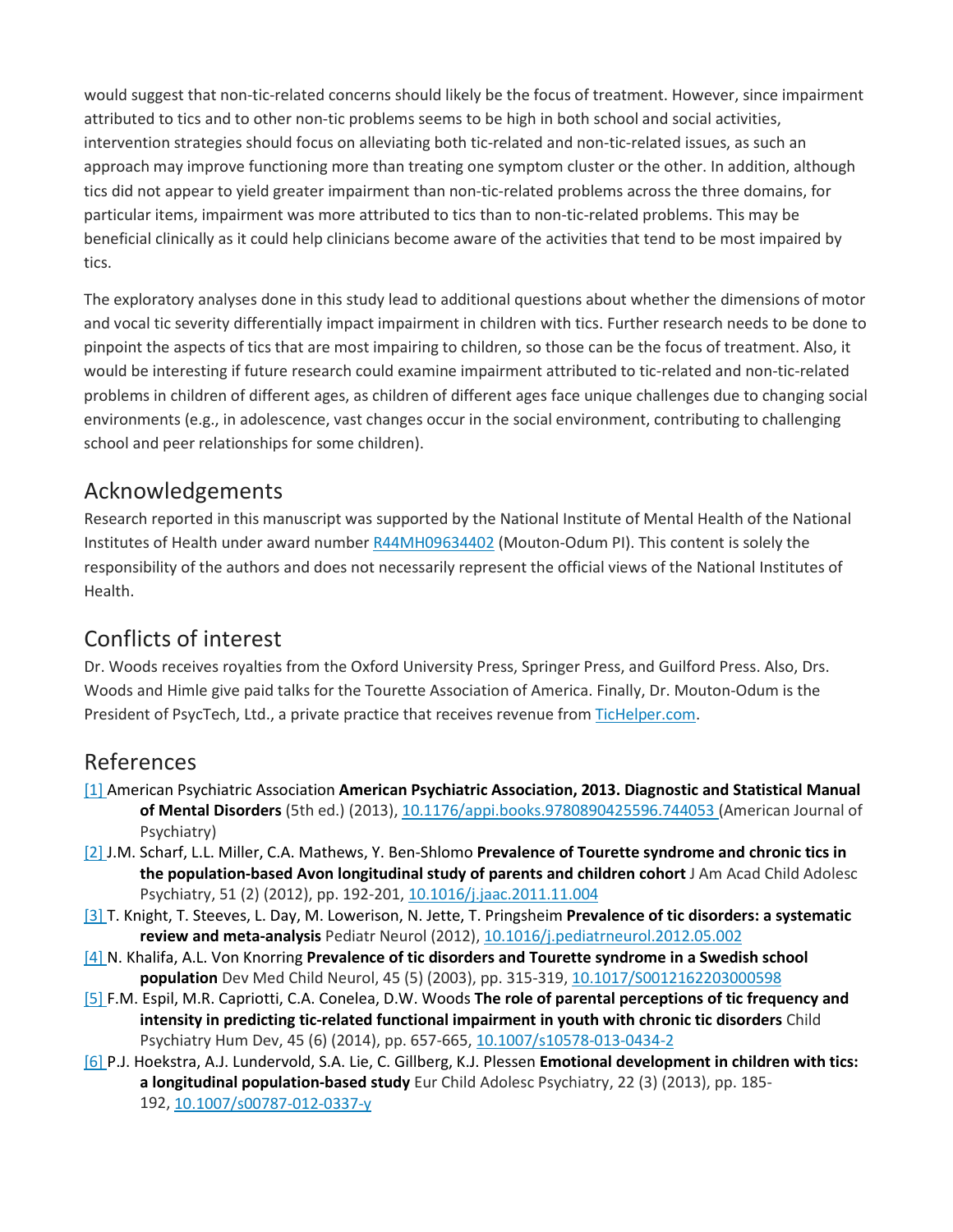- [\[7\]](https://www.sciencedirect.com/science/article/pii/S0010440X1830141X?via%3Dihub#bbb0035) A.E. Cavanna, C. Luoni, C. Selvini, R. Blangiardo, C.M. Eddy, P.R. Silvestri, *et al.* **Parent and self-report healthrelated quality of life measures in young patients with Tourette syndrome** J Child Neurol, 28 (10) (2013), pp. 1305-1308, [10.1177/0883073812457462](https://doi.org/10.1177/0883073812457462)
- [\[8\]](https://www.sciencedirect.com/science/article/pii/S0010440X1830141X?via%3Dihub#bbb0040) C.A. Conelea, D.W. Woods, S.H. Zinner, C. Budman, T. Murphy, L.D. Scahill, *et al.* **Exploring the impact of chronic tic disorders on youth: results from the Tourette syndrome impact survey** Child Psychiatry Hum Dev, 42 (2) (2011), pp. 219-242, [10.1007/s10578-010-0211-4](https://doi.org/10.1007/s10578-010-0211-4)
- [\[9\]](https://www.sciencedirect.com/science/article/pii/S0010440X1830141X?via%3Dihub#bbb0045) S.H. Zinner, C.A. Conelea, G.M. Glew, D.W. Woods, C.L. Budman **Peer victimization in youth with Tourette syndrome and other chronic tic disorders** Child Psychiatry Hum Dev, 43 (1) (2012), pp. 124- 136, [10.1007/s10578-011-0249-y](https://doi.org/10.1007/s10578-011-0249-y)
- [\[10\]](https://www.sciencedirect.com/science/article/pii/S0010440X1830141X?via%3Dihub#bbb0050) R. Wadman, C. Glazebrook, C. Beer, G.M. Jackson **Difficulties experienced by young people with Tourette syndrome in secondary school: a mixed methods description of self, parent and staff perspectives** BMC Psychiatry, 16 (1) (2016), p. 14, [10.1186/s12888-016-0717-9](https://doi.org/10.1186/s12888-016-0717-9)
- [\[11\]](https://www.sciencedirect.com/science/article/pii/S0010440X1830141X?via%3Dihub#bbb0055) L.R. Robinson, R.H. Bitsko, L.A. Schieve, S.N. Visser **Tourette syndrome, parenting aggravation, and the contribution of co-occurring conditions among a nationally representative sample** Disabil Health J, 6 (1) (2013), pp. 26-35, [10.1016/j.dhjo.2012.10.002](https://doi.org/10.1016/j.dhjo.2012.10.002)
- [\[12\]](https://www.sciencedirect.com/science/article/pii/S0010440X1830141X?via%3Dihub#bbb0060) E.A. Storch, C.W. Lack, L.E. Simons, W.K. Goodman, T.K. Murphy, G.R. Geffken **A measure of functional impairment in youth with Tourette's syndrome** J Pediatr Psychol, 32 (8) (2007), pp. 950- 959, [10.1093/jpepsy/jsm034](https://doi.org/10.1093/jpepsy/jsm034)
- [\[13\]](https://www.sciencedirect.com/science/article/pii/S0010440X1830141X?via%3Dihub#bbb0065) K. Ramanujam, M.B. Himle, L.P. Hayes, D.W. Woods, L. Scahill, D.G. Sukhodolsky, *et al.* **Clinical correlates and predictors of caregiver strain in children with chronic tic disorders** Child Health Care, 44 (3) (2015), pp. 249-263, [10.1080/02739615.2014.948166](https://doi.org/10.1080/02739615.2014.948166)
- [\[14\]](https://www.sciencedirect.com/science/article/pii/S0010440X1830141X?via%3Dihub#bbb0070) M.E. Hirschtritt, P.C. Lee, D.L. Pauls, Y. Dion, M.A. Grados, C. Illmann, *et al.* **Lifetime prevalence, age of risk, and genetic relationships of comorbid psychiatric disorders in Tourette syndrome** JAMA Psychiat, 72 (4) (2015), pp. 325-333, [10.1001/jamapsychiatry.2014.2650](https://doi.org/10.1001/jamapsychiatry.2014.2650)
- [\[15\]](https://www.sciencedirect.com/science/article/pii/S0010440X1830141X?via%3Dihub#bbb0075) M.W. Specht, D.W. Woods, J. Piacentini, L. Scahill, S. Wilhelm, A.L. Peterson, *et al.* **Clinical characteristics of children and adolescents with a primary tic disorder** J Dev Phys Disabil, 23 (1) (2011), pp. 15- 31, [10.1007/s10882-010-9223-z](https://doi.org/10.1007/s10882-010-9223-z)
- [\[16\]](https://www.sciencedirect.com/science/article/pii/S0010440X1830141X?via%3Dihub#bbb0080) A.E. Cavanna, S. Servo, F. Monaco, M.M. Robertson **The behavioral spectrum of Gilles de la Tourette syndrome** J Neuropsychiatry Clin Neurosci, 21 (1) (2009), pp. 13-23, [10.1176/jnp.2009.21.1.13](https://doi.org/10.1176/jnp.2009.21.1.13)
- [\[17\]](https://www.sciencedirect.com/science/article/pii/S0010440X1830141X?via%3Dihub#bbb0085) R.D. Freeman, D.K. Fast, L. Burd, J. Kerbeshian, M.M. Robertson, P. Sandor **An international perspective on Tourette syndrome: selected findings from 3500 individuals in 22 countries** Dev Med Child Neurol, 42 (7) (2000), pp. 436-447, [10.1017/S0012162200000839](https://doi.org/10.1017/S0012162200000839)
- [\[18\]](https://www.sciencedirect.com/science/article/pii/S0010440X1830141X?via%3Dihub#bbb0090) J. Ehm, J. Kerner Auch Koerner, C. Gawrilow, M. Hasselhorn, F. Schmiedek **The association of ADHD symptoms and reading acquisition during elementary school years** Dev Psychol, 52 (9) (2016), pp. 1445-1456, [10.1037/dev0000186](https://doi.org/10.1037/dev0000186)
- [\[19\]](https://www.sciencedirect.com/science/article/pii/S0010440X1830141X?via%3Dihub#bbb0095) J.M. Langberg, L.E. Arnold, A.M. Flowers, M. Altaye, J.N. Epstein, B.S.G. Molina **Assessing homework problems in children with ADHD: validation of a parent-report measure and evaluation of homework performance patterns** Sch Ment Heal, 2 (1) (2010), pp. 3-12, [10.1007/s12310-009-9021-x](https://doi.org/10.1007/s12310-009-9021-x)
- [\[20\]](https://www.sciencedirect.com/science/article/pii/S0010440X1830141X?via%3Dihub#bbb0100) L. Lewandowski, K. Hendricks, M. Gordon **Test-taking performance of high school students with ADHD** J Atten Disord, 19 (1) (2015), pp. 27-34, [10.1177/1087054712449183](https://doi.org/10.1177/1087054712449183)
- [\[21\]](https://www.sciencedirect.com/science/article/pii/S0010440X1830141X?via%3Dihub#bbb0105) H. Lin, L. Katsovich, M. Ghebremichael, D.B. Findley, H. Grantz, P.J. Lombroso, *et al.* **Psychosocial stress predicts future symptom severities in children and adolescents with Tourette syndrome and/or obsessive-compulsive disorder** J Child Psychol Psychiatry, 48 (2) (2007), pp. 157-166, [10.1111/j.1469-](https://doi.org/10.1111/j.1469-7610.2006.01687.x) [7610.2006.01687.x](https://doi.org/10.1111/j.1469-7610.2006.01687.x)
- [\[22\]](https://www.sciencedirect.com/science/article/pii/S0010440X1830141X?via%3Dihub#bbb0110) J.F. Leckman, R.A. King, M.H. Bloch **Clinical features of Tourette syndrome and tic disorders** J Obsessive Compulsive Relat Disord, 3 (4) (2014), pp. 372-379, [10.1016/j.jocrd.2014.03.004](https://doi.org/10.1016/j.jocrd.2014.03.004)
- [\[23\]](https://www.sciencedirect.com/science/article/pii/S0010440X1830141X?via%3Dihub#bbb0115) D. O'Hare, E. Helmes, J. Reece, V. Eapen, K. McBain **The differential impact of Tourette's syndrome and comorbid diagnosis on the quality of life and functioning of diagnosed children and adolescents** J Child Adolesc Psychiatr Nurs, 29 (1) (2016), pp. 30-36, [10.1111/jcap.12132](https://doi.org/10.1111/jcap.12132)